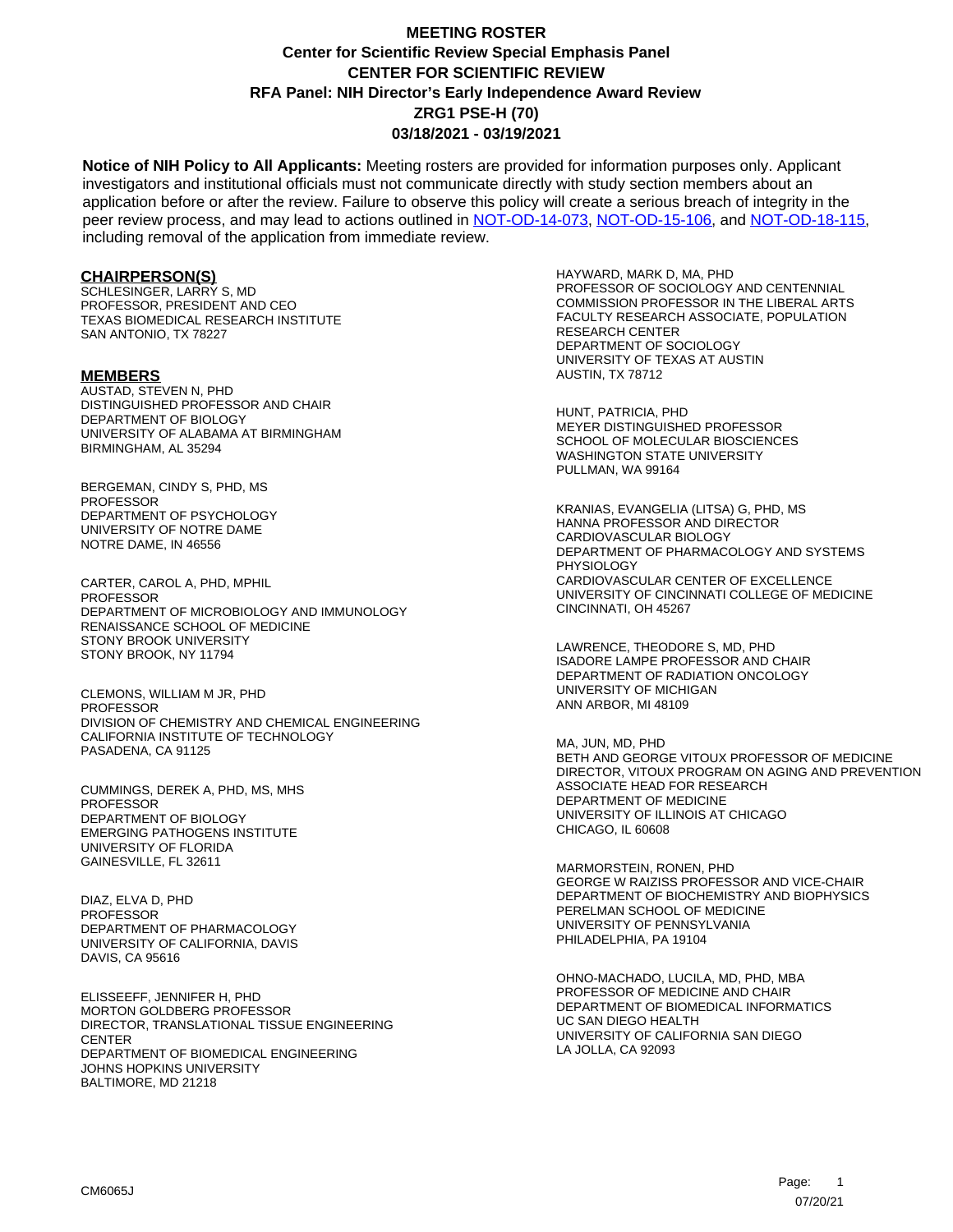**Notice of NIH Policy to All Applicants:** Meeting rosters are provided for information purposes only. Applicant investigators and institutional officials must not communicate directly with study section members about an application before or after the review. Failure to observe this policy will create a serious breach of integrity in the peer review process, and may lead to actions outlined in [NOT-OD-14-073,](https://grants.nih.gov/grants/guide/notice-files/NOT-OD-14-073.html) [NOT-OD-15-106,](https://grants.nih.gov/grants/guide/notice-files/NOT-OD-15-106.html) and [NOT-OD-18-115,](https://grants.nih.gov/grants/guide/notice-files/NOT-OD-18-115.html) including removal of the application from immediate review.

PERRIMON, NORBERT, PHD, MS PROFESSOR DEPARTMENT OF GENETICS HARVARD MEDICAL SCHOOL BOSTON, MA 02115

RAO, ANJANA, PHD **PROFESSOR** DIVISION OF SIGNALING AND GENE EXPRESSION LA JOLLA INSTITUTE FOR IMMUNOLOGY LA JOLLA, CA 92037

SCHIFF, STEVEN J, MD, PHD BRUSH CHAIR PROFESSOR OF ENGINEERING DEPARTMENTS OF NEUROSURGERY, AND ENGINEERING SCIENCE AND MECHANICS PENNSYLVANIA STATE UNIVERSITY UNIVERSITY PARK, PA 16802

SKOLNICK, JEFFREY, PHD MARY AND MAISIE GIBSON CHAIR AND GRA EMINENT SCHOLAR IN COMPUTATIONAL SYSTEMS BIOLOGY REGENTS' PROFESSOR DIRECTOR, CENTER FOR THE STUDY OF SYSTEMS BIOLOGY PROFESSOR, SCHOOL OF BIOLOGICAL SCIENCES GEORGIA INSTITUTE OF TECHNOLOGY ATLANTA, GA 30318

VADGAMA, JAYDUTT V, PHD PROFESSOR AND DIRECTOR CENTER TO ELIMINATE CANCER HEALTH DISPARITIES DEPARTMENT OF INTERNAL MEDICINE CHARLES DREW UNIVERSITY OF MEDICINE AND SCIENCE LOS ANGELES, CA 90059

YU, XIN, SCD PROFESSOR DEPARTMENT OF BIOMEDICAL ENGINEERING CASE WESTERN RESERVE UNIVERSITY CLEVELAND, OH 44106

#### **MAIL REVIEWER(S)**

ABSHER, DEVIN MICHAEL, PHD FACULTY INVESTIGATOR HUDSONALPHA INSTITUTE FOR BIOTECHNOLOGY HUNTSVILLE, AL 35806

ADAMS, JIMI, MA, PHD ASSOCIATE PROFESSOR DEPARTMENT OF HEALTH AND BEHAVIORAL SCIENCES UNDERGRADUATE PROGRAM IN PUBLIC HEALTH UNIVERSITY OF COLORADO DENVER DENVER, CO 20016

AHAMED, SHEIKH IQBAL, PHD PROFESSOR DEPARTMENT OF COMPUTER SCIENCE MARQUETTE UNIVERSITY MILWAUKEE, WI 53233

AKAR, FADI GABRIEL, PHD, MS ASSOCIATE PROFESSOR ELECTRO-BIOLOGY AND ARRHYTHMIA THERAPEUTICS LABORATORY SCHOOL OF MEDICINE YALE UNIVERSITY NEW HAVEN, CT 06510

ALFANO, ROBERT RICHARD, PHD DISTINGUISHED PROFESSOR OF PHYSICS DEPARTMENT OF PHYSICS CITY COLLEGE OF NY NEW YORK, NY 10031

APTE, UDAYAN, PHD, DABT ASSOCIATE PROFESSOR DEPARTMENT OF PHARMACOLOGY, TOXICOLOGY AND THERAPEUTICS UNIVERSITY OF KANSAS MEDICAL CENTER KANSAS CITY, KS 66160

ARCOLEO, KIMBERLY JOAN, PHD, MPH RESEARCH PROFESSOR OF NURSING COLLEGE OF NURSING THE UNIVERSITY OF RHODE ISLAND PROVIDENCE, RI 02903

ASLIN, RICHARD N, PHD PROFESSOR DEPARTMENT OF PSYCHOLOGY HASKINS LABORATORIES YALE UNIVERSITY NEW HAVEN, CT 06520

ATKINSON, CARL, PHD ASSOCIATE PROFESSOR DEPARMENT OF MICROBIOLOGY AND IMMUNOLOGY MEDICAL UNIVERSITY OF SOUTH CAROLINA CHARLESTON, SC 29425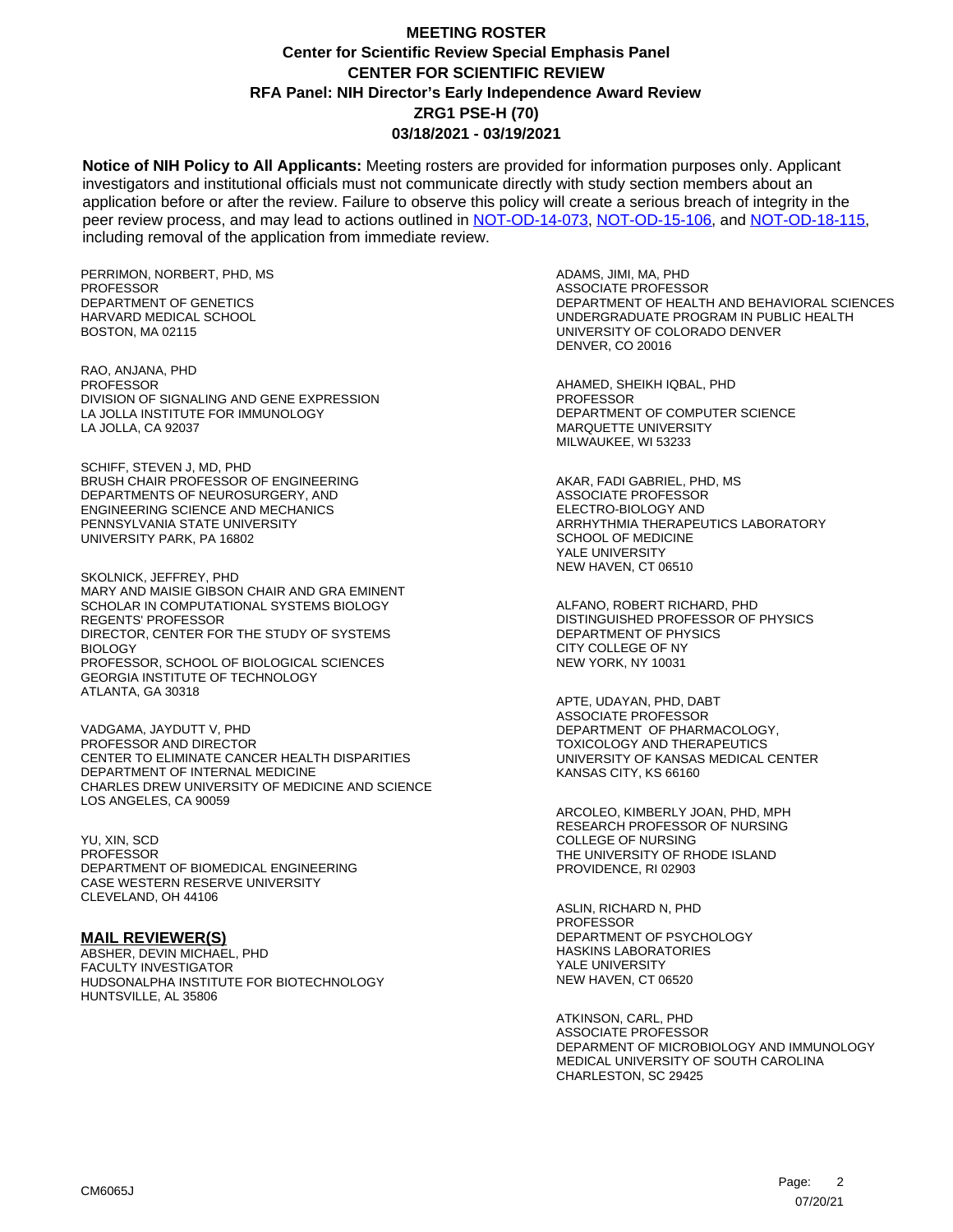**Notice of NIH Policy to All Applicants:** Meeting rosters are provided for information purposes only. Applicant investigators and institutional officials must not communicate directly with study section members about an application before or after the review. Failure to observe this policy will create a serious breach of integrity in the peer review process, and may lead to actions outlined in [NOT-OD-14-073,](https://grants.nih.gov/grants/guide/notice-files/NOT-OD-14-073.html) [NOT-OD-15-106,](https://grants.nih.gov/grants/guide/notice-files/NOT-OD-15-106.html) and [NOT-OD-18-115,](https://grants.nih.gov/grants/guide/notice-files/NOT-OD-18-115.html) including removal of the application from immediate review.

AUNE, THOMAS M, PHD PROFESSOR OF MEDICINE DIVISION OF RHEUMATOLOGY AND IMMUNOLOGY DEPARTMENT OF MEDICINE VANDERBILT UNIVERSITY MEDICAL CENTER NASHVILLE, TN 38232

AYALA, YUNA, PHD ASSOCIATE PROFESSOR DEPARTMENT OF BIOCHEMISTRY AND MOLECULAR **BIOLOGY** SAINT LOUIS UNIVERSITY ST LOUIS, MO 63104

BAILEY, JENNIFER A, PHD RESEARCH SCIENTIST SCHOOL OF SOCIAL WORK UNIVERSITY OF WASHINGTON SEATTLE, WA 98115

BAKER, OLGA JULIANA, DDS, PHD **PROFESSOR** DEPARTMENT OF OTOLARYNGOLOGY - HEAD & NECK **SURGERY** UNIVERSITY OF MISSOURI SCHOOL OF MEDICINE COLUMBIA, MO 65212

BALCHANDANI, PRITI, PHD ASSOCIATE PROFESSOR DEPARTMENTS OF RADIOLOGY AND NEUROSCIENCE ICAHN SCHOOL OF MEDICINE AT MOUNT SINAI NEW YORK, NY 10029

BARTELL, SCOTT MICHAEL, PHD, MS **PROFESSOR** DEPARTMENT OF ENVIRONMENTAL AND OCCUPATIONAL HEALTH AND DEPARTMENT OF STATISTICS UNIVERSITY OF CALIFORNIA, IRVINE IRVINE, CA 92697

BATTERMAN, STUART A, PHD, MS PROFESSOR DEPARTMENT OF ENVIRONMENTAL HEALTH SCIENCES SCHOOL OF PUBLIC HEALTH UNIVERSITY OF MICHIGAN ANN ARBOR, MI 48109

BAUTISTA, DIANA MICHELE, PHD ASSISTANT PROFESSOR DEPARTMENT OF MOLECULAR AND CELL BIOLOGY UNIVERSITY OF CALIFORNIA, BERKELEY BERKELEY, CA 94720

BENTLEY, DAVID L, PHD PROFESSOR DEPARTMENT OF BIOCHEMISTRY AND MOLECULAR GENETICS UNIVERSITY OF COLORADO DENVER, CO 80262

BERGER, BONNIE, SM, PHD **PROFESSOR** DEPARTMENTS OF MATHEMATICS AND ELECTRICAL ENGINEERING AND COMPUTER SCIENCE MASSACHUSETTS INSTITUTE OF TECHNOLOGY CAMBRIDGE, MA 02139

BERRY, MICHAEL J II, PHD, MA ASSOCIATE PROFESSOR DEPARTMENT OF MOLECULAR BIOLOGY PRINCETON UNIVERSITY PRINCETON, NJ 08544

BIRUKOV, KONSTANTIN, PHD, MD **PROFESSOR** DEPARTMENT OF ANESTHESIOLOGY UNIVERSITY OF MARYLAND SCHOOL OF MEDICINE UNIVERSITY OF MARYLAND BALTIMORE, MD 21201

BOGUNOVIC, DUSAN, PHD ASSOCIATE PROFESSOR DEPARTMENT OF MICROBIOLOGY ICAHN SCHOOL OF MEDICINE AT MOUNT SINAI NEW YORK, NY 10029

BOROVSKY, ARIELLE, MS, PHD ASSOCIATE PROFESSOR DEPARTMENT OF SPEECH, LANGUAGE AND HEARING **SCIENCE** PURDUE UNIVERSITY LAFAYETTE, IN 47907

BRANSTETTER, STEVEN A, PHD ASSOCIATE PROFESSOR DEPARTMENT OF BIOBEHAVIORAL HEALTH PENNSYLVANIA STATE UNIVERSITY UNIVERSITY PARK, PA 16802

BRODY, STEVEN, MD PROFESSOR DEPARTMENT OF MEDICINE WASHINGTON UNIVERSITY SCHOOL OF MEDICINE ST. LOUIS, MO 63110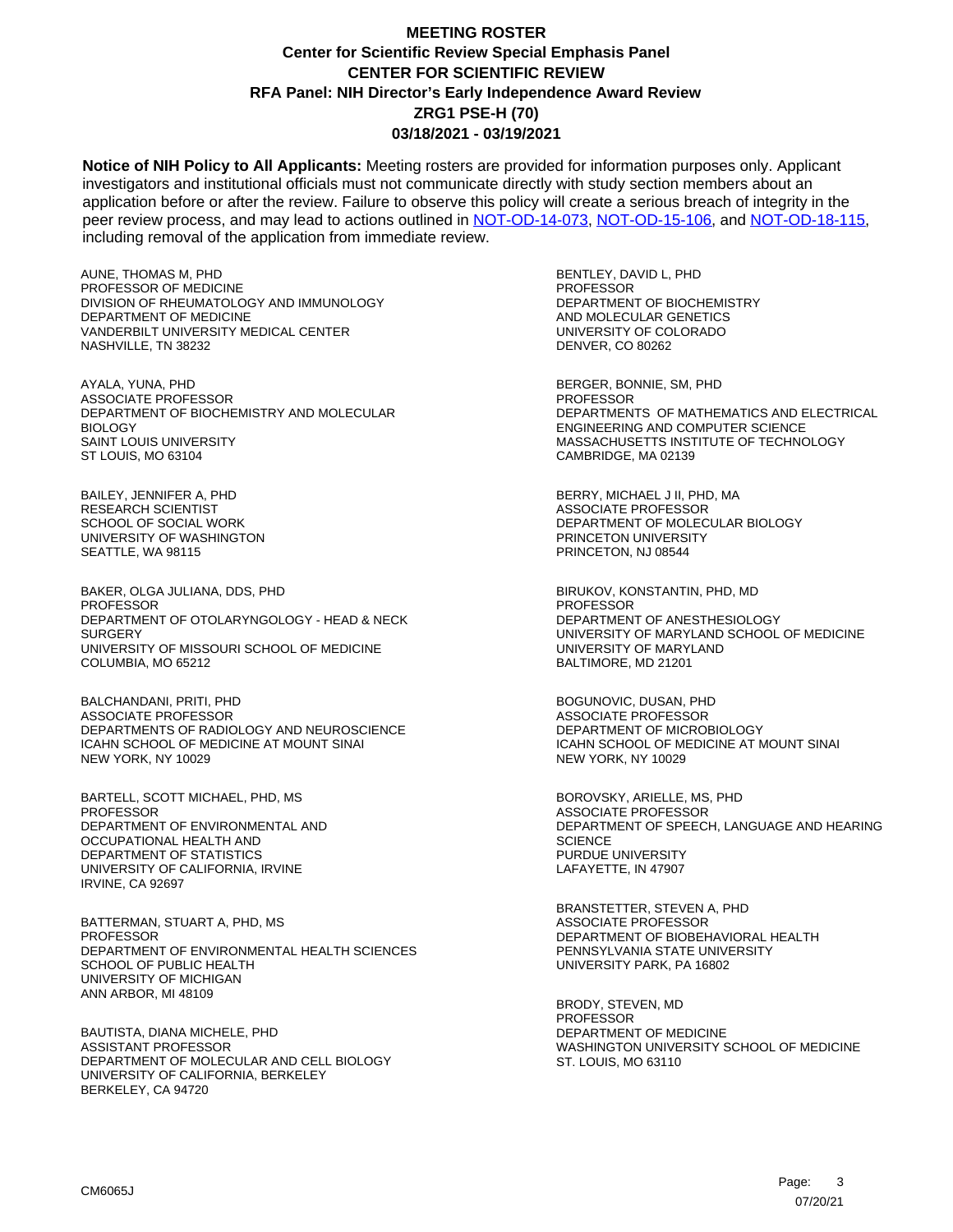**Notice of NIH Policy to All Applicants:** Meeting rosters are provided for information purposes only. Applicant investigators and institutional officials must not communicate directly with study section members about an application before or after the review. Failure to observe this policy will create a serious breach of integrity in the peer review process, and may lead to actions outlined in [NOT-OD-14-073,](https://grants.nih.gov/grants/guide/notice-files/NOT-OD-14-073.html) [NOT-OD-15-106,](https://grants.nih.gov/grants/guide/notice-files/NOT-OD-15-106.html) and [NOT-OD-18-115,](https://grants.nih.gov/grants/guide/notice-files/NOT-OD-18-115.html) including removal of the application from immediate review.

BROWN, CHRISTINE, PHD PROFESSOR DEPARTMENT OF HEMATOLOGY & HEMATOPOIETIC CELL **TRANSPLANTTION** CITY OF HOPE NATIONAL MEDICAL CENTER DUARTE, CA 91010

BRUSTOVETSKY, NICKOLAY, PHD PROFESSOR DEPARTMENT OF PHARMACOLOGY & TOXICOLOGY INDIANA UNIVERSITY SCHOOL OF MEDICINE INDIANAPOLIS, IN 46202

BUNTING, KEVIN D, PHD PROFESSOR OF PEDIATRICS AFLAC FIELD FORCE CANCER INNOVATIVE THERAPY CHAIR DIVISION OF HEM/ONC/BMT AND AFLAC CANCER AND BLOOD DISORDERS CENTER EMORY UNIVERSITY SCHOOL OF MEDICINE ATLANTA, GA 30322

BURGE, CHRISTOPHER B, PHD PROFESSOR DEPARTMENT OF BIOLOGY MASSACHUSETTS INSTITUTE OF TECHNOLOGY CAMBRIDGE, MA 02313

BURNS, C. GEOFFREY, PHD ASSISTANT PROFESSOR OF PEDIATRICS BOSTON CHILDREN'S HOSPITAL HARVARD MEDICAL SCHOOL BOSTON, MA 02115

BURT, BRYAN MICHAEL, MD ASSOCIATE PROFESSOR DEPARTMENT OF SURGERY BAYLOR COLLEGE OF MEDICINE HOUSTON, TX 77030

BURT, CALLIE, MA, PHD ASSOCIATE PROFESSOR DEPARTMENT OF CRIMINAL JUSTICE AND CRIMINOLOGY GEORGIA STATE UNIVERSITY ATLANTA, GA 30303

BUSS, AARON T, PHD ASSISTANT PROFESSOR DEPARTMENT OF PSYCHOLOGY UNIVERSITY OF TENNESEE KNOXVILLE, TN 37917

BUTCHER, SAMUEL E, PHD PROFESSOR DEPARTMENT OF BIOCHEMISTRY UNIVERSITY OF WISCONSIN MADISON, WI 53706

CARSON, MONICA J, PHD PROFESSOR AND CHAIR DEPARTMENT OF BIOMEDICAL SCIENCES DIVISION OF BIOMEDICAL SCIENCES UNIVERSITY OF CALIFORNIA, RIVERSIDE RIVERSIDE, CA 92521

CARTER, CAMERON S, MD **PROFESSOR** DEPARTMENT OF PSYCHIATRY AND BEHAVIORAL **SCIENCES** UNIVERSITY OF CALIFORNIA, DAVIS SACRAMENTO, CA 95817

CASH, BENJAMIN A, PHD RESEARCH ASSOCIATE PROFESSOR CENTER FOR OCEAN, LAND AND ATMOSPHERE STUDIES AND ATMOSPHERIC OCEANIC AND EARTH SCIENCES DEPARTMENT GEORGE MASON UNIVERSITY FAIRFAX, VA 22030

CHA, SEUNGHEE, PHD, DDS PROFESSOR DEPARTMENT OF ORAL AND MAXILLOFACIAL DIAGNOSTIC SCIENCES COLLEGE OF DENTISTRY UNIVERSITY OF FLORIDA GAINESVILLE, FL 32610

CHAUDHRY, HINA W, MD ASSOCIATE PROFESSOR OF MEDICINE/CARDIOLOGY DIRECTOR OF CARDIOVASCULAR REGENERATIVE MEDICINE MOUNT SINAI SCHOOL OF MEDICINE NEW YORK, NY 10029

CHEN, AIMIN, MD, PHD PROFESSOR DEPARTMENT OF BIOSTATISTICS, EPIDEMIOLOGY AND INFORMATICS PERELMAN SCHOOL OF MEDICINE UNIVERSITY OF PENNSYLVANIA PHILADELPHIA, PA 19104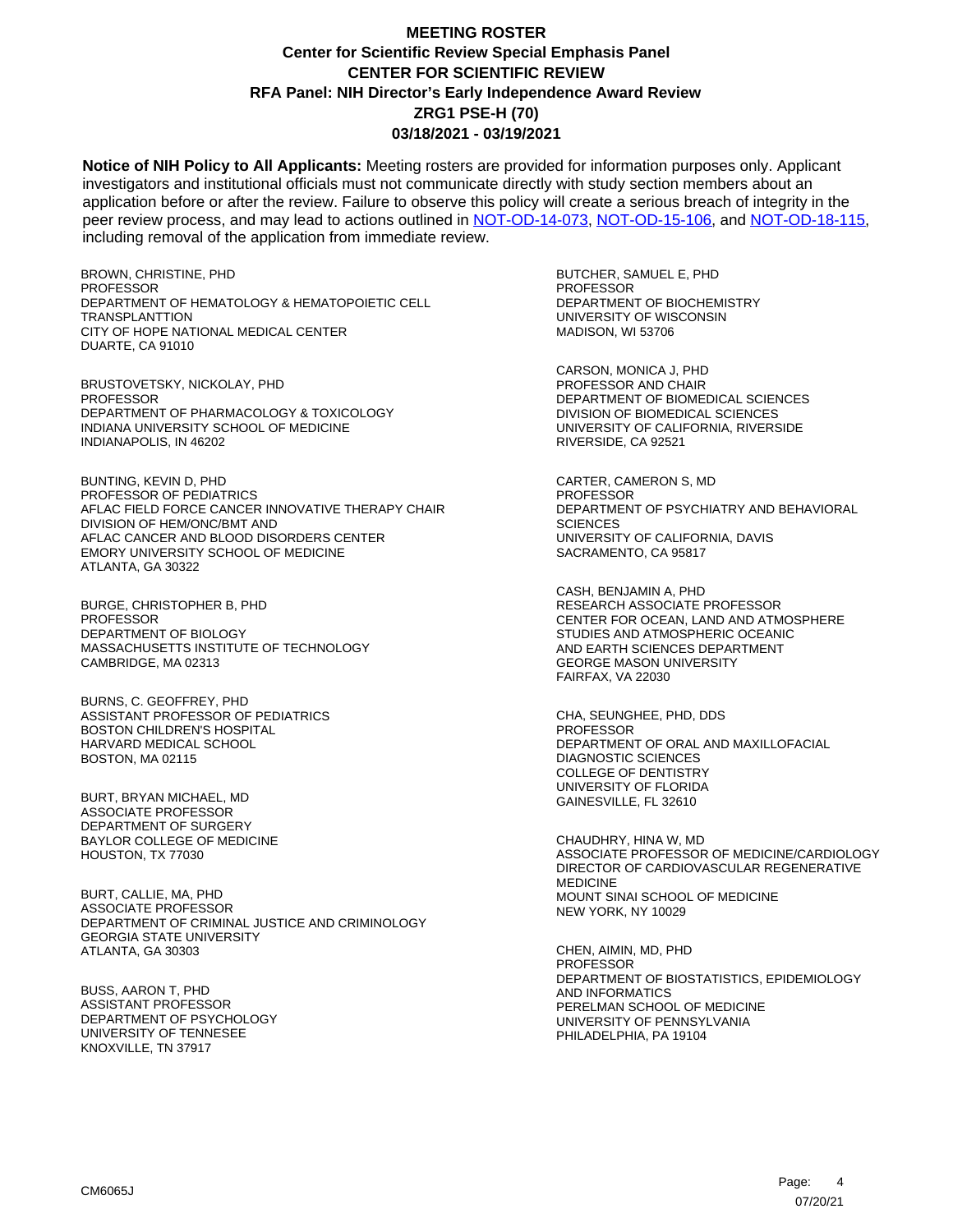**Notice of NIH Policy to All Applicants:** Meeting rosters are provided for information purposes only. Applicant investigators and institutional officials must not communicate directly with study section members about an application before or after the review. Failure to observe this policy will create a serious breach of integrity in the peer review process, and may lead to actions outlined in [NOT-OD-14-073,](https://grants.nih.gov/grants/guide/notice-files/NOT-OD-14-073.html) [NOT-OD-15-106,](https://grants.nih.gov/grants/guide/notice-files/NOT-OD-15-106.html) and [NOT-OD-18-115,](https://grants.nih.gov/grants/guide/notice-files/NOT-OD-18-115.html) including removal of the application from immediate review.

CHEN, HONG, PHD ASSOCIATE PROFESSOR DEPARTMENT OF MEDICINE HARVARD MEDICAL SCHOOL BOSTON CHILDREN'S HOSPITAL HARVARD UNIVERSITY BOSTON, MA 02115

CHEN, YU, PHD ASSOCIATE PROFESSOR DEPARTMENT OF BIOMEDICAL ENGINEERING UNIVERSITY OF MASSACHUSETTS AMHERST, MA 01003

CHEN, YVONNE YU-HSUAN, MS, PHD ASSOCIATE PROFESSOR DEPARTMENT OF MICROBIOLOGY, IMMUNOLOGY, AND MOLECULAR GENETICS UNIVERSITY OF CALIFORNIA LOS ANGELES LOS ANGELES, CA 90095

CHENG, JIANLIN, PHD PROFESSOR DEPARTMENT OF ELECTRICAL ENGINEERING AND COMPUTER SCIENCE MU INSTITUTE FOR DATA SCIENCE AND INFORMATICS UNIVERSITY OF MISSOURI, COLUMBIA COLUMBIA, MO 65211

CHIAMVIMONVAT, NIPAVAN, MD PROFESSOR DIVISION OF CARDIOVASCULAR MEDICINE DEPARTMENT OF MEDICINE UNIVERSITY OF CALIFORNIA, DAVIS DAVIS, CA 95616

CHUANG, PAO-TIEN, MD, PHD PROFESSOR CARDIOVASCULAR RESEARCH INSTITUTE UNIVERSITY OF CALIFORNIA SAN FRANCISCO SAN FRANCISCO, CA 94143

CLEMENS, THOMAS L, PHD LEWIS CASS SPENCER PROFESSOR OF ORTHOPEDIC **SURGERY** JOHNS HOPKINS UNIVERSITY BALTIMORE, MD 21287

COHEN, ROBERT, PHD PROFESSOR DEPARTMENT OF BIOCHEMISTRY AND MOLECULAR BIOLOGY COLORADO STATE UNIVERSITY FORT COLLINS, CO 80523

COPELAND, WILLIAM, PHD PROFESSOR DEPARTMENT OF PSYCHIATRY UNIVERSITY OF VERMONT BURLINGTON, VT 05405

COPLAND, JOHN A III, PHD PROFESSOR DEPARTMENT OF CANCER BIOLOGY MAYO CLINIC COMPREHENSIVE CANCER CENTER JACKSONVILLE, FL 32224

CRAIG, ELIZABETH A, PHD PROFESSOR DEPARTMENT OF BIOCHEMISTRY UNIVERSITY OF WISCONSIN MADISON, WI 53706

D'LIMA, DARRYL D, MBBS, MS, MD, MS ORTH, PHD PROFESSOR AND CHAIR ORTHOPAEDIC RESEARCH DEPARTMENT OF ORTHOPAEDIC SURGERY SCRIPPS HEALTH LA JOLLA, CA 92037

DANESH, FARHAD R, MD PROFESSOR AND CHIEF DIVISION OF NEPHROLOGY DEPARTMENT OF MEDICINE UNIVERSITY OF TEXAS HOUSTON, TX 77030

DE JESUS PEREZ, VINICIO A, MD ASSOCIATE PROFESSOR DEPARTMENT OF MEDICINE STANFORD ADULT PULMONARY HYPERTENSION CLINIC STANFORD UNIVERSITY MEDICAL CENTER PALO ALTO, CA 94304

DEAN, DAVID A, PHD PROFESSOR DEPARTMENT OF PEDIATRICS UNIVERSITY OF ROCHESTER SCHOOL OF MEDICINE ROCHESTER, NY 14642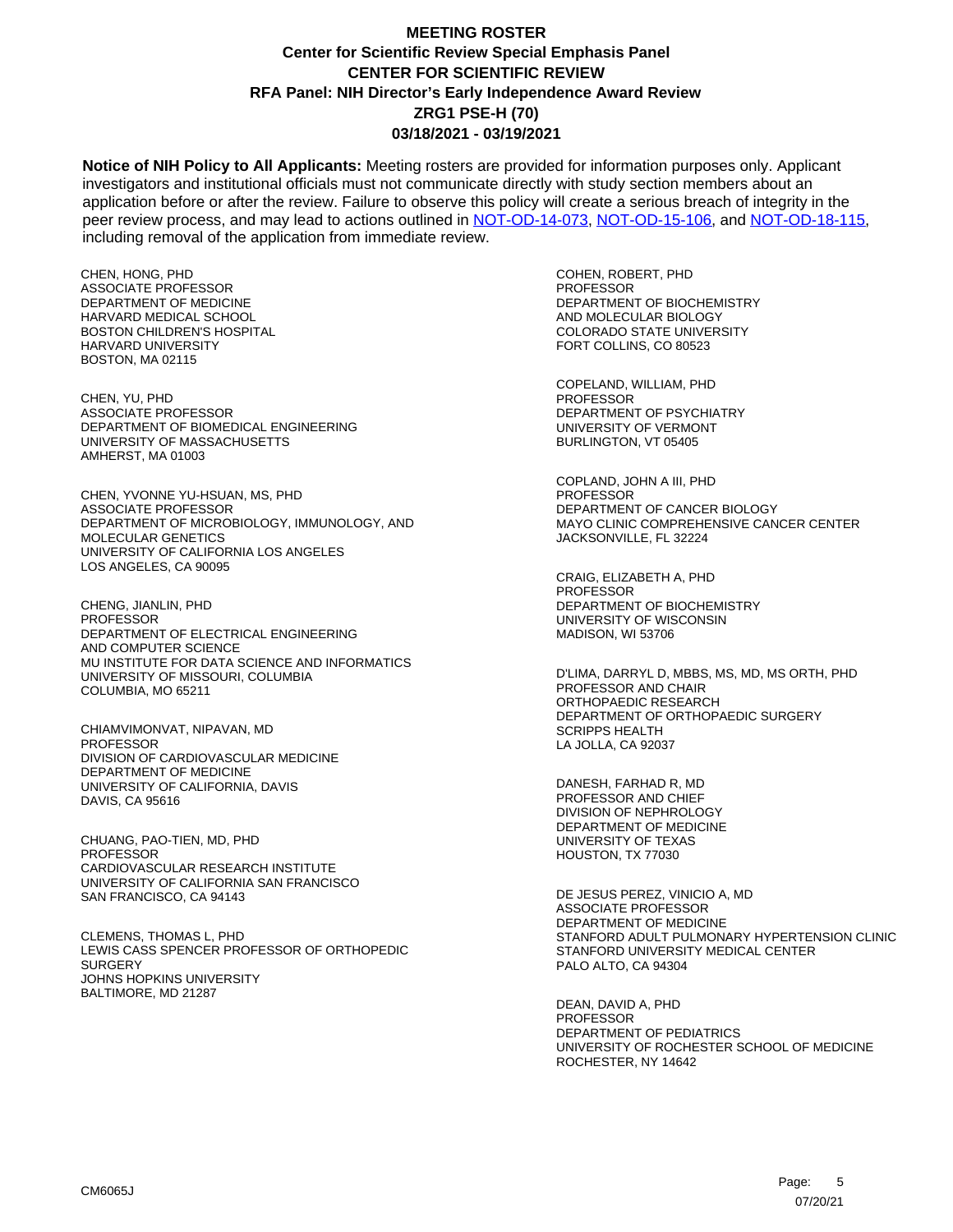**Notice of NIH Policy to All Applicants:** Meeting rosters are provided for information purposes only. Applicant investigators and institutional officials must not communicate directly with study section members about an application before or after the review. Failure to observe this policy will create a serious breach of integrity in the peer review process, and may lead to actions outlined in [NOT-OD-14-073,](https://grants.nih.gov/grants/guide/notice-files/NOT-OD-14-073.html) [NOT-OD-15-106,](https://grants.nih.gov/grants/guide/notice-files/NOT-OD-15-106.html) and [NOT-OD-18-115,](https://grants.nih.gov/grants/guide/notice-files/NOT-OD-18-115.html) including removal of the application from immediate review.

DIVIETI PAJEVIC, PAOLA, PHD, MD ASSOCIATE PROFESSOR DEPARTMENT OF TRANSLATIONAL DENTAL MEDICINE GOLDMAN SCHOOL OF DENTAL MEDICINE BOSTON UNIVERSITY BOSTON, MA 02118

DIXON, JAMES BRANDON, PHD **PROFESSOR** GEORGE WOODRUFF SCHOOL OF MECHANICAL ENGINEERING GEORGIA INSTITUTE OF TECHNOLOGY ATLANTA, GA 30332

DU, LANYING, PHD MEMBER VIRAL IMMUNOLOGY LABORATORY LINDSLEY F. KIMBALL RESEARCH INSTITUTE NEW YORK BLOOD CENTER NEW YORK, NY 10065

DUARTE, CRISTIANE S, PHD, MPH PROFESSOR DEPARTMENT OF PSYCHIATRY COLUMBIA UNIVERSITY NEW YORK , NY 10032

DUNN, GAVIN PETER, PHD, MD ASSOCIATE PROFESSOR OF NEUROLOGICAL SURGERY DEPARTMENT OF NEUROLOGICAL SURGERY WASHINGTON UNIVERSITY SCHOOL OF MEDICINE ST. LOUIS, MO 63110

ECELBARGER, CAROLYN MARY, PHD ASSOCIATE PROFESSOR DEPARTMENT OF MEDICINE SCHOOL OF MEDICINE GEORGETOWN UNIVERSITY WASHINGTON, DC 20057

EDDINGTON, KARI M, PHD ASSOCIATE PROFESSOR DEPARTMENT OF PSYCHOLOGY UNIVERSITY OF NORTH CAROLINA AT GREESNBORO GREENSBORO, NC 27412

ELLIOTT, TIMOTHY R, PHD UNIVERSITY DISTINGUISHED PROFESSOR DEPARTMENT OF EDUCATIONAL PSYCHOLOGY TEXAS A&M UNIVERSITY COLLEGE STATION, TX 77843

EPSTEIN, ALAN L, PHD, MD PROFESSOR PATHOLOGY DEPARTMENT UNIVERSITY OF SOUTHERN CALIFORNIA KECK SCHOOL OF MEDICINE LOS ANGELES, CA 90033

FAN, CHEN-MING, PHD STAFF MEMBER DEPARTMENT OF EMBRYOLOGY CARNEGIE INSTITUTION FOR SCIENCE BALTIMORE, MD 21218

FILLINGIM, ROGER B, PHD DISTINGUISHED PROFESSOR DEPARTMENT OF COMMUNITY DENTISTRY AND BEHAVIORAL SCIENCE COLLEGE OF DENTISTRY UNIVERSITY OF FLORIDA GAINESVILLE, FL 32610

FITZGERALD, G KELLEY, PHD, PT ASSOCIATE DEAN OF GRADUATE STUDIES FOR SCHOOL OF HEALTH AND REHABILITATION SCIENCES PROFESSOR, DEPARTMENT OF PHYSICAL THERAPY DIRECTOR, PHD IN REHABILITATION SCIENCE PROGRAM UNIVERSITY OF PITTSBURGH PITTSBURGH, PA 15260

FITZMAURICE, MARYANN, MD, PHD CONSULTANT TEL: 440-899-7863 EMAIL: MXF39@CASE.EDU CLEVELAND, OH 44106

FORMAN, EVAN M, PHD PROFESSOR AND DIRECTOR DEPARTMENT OF PSYCHOLOGY CENTER FOR WEIGHT EATING AND LIFESTYLE SCIENCE DREXEL UNIVERSITY PHILADELPHIA, PA 19104

FRANK, LAWRENCE R, PHD PROFESSOR AND DIRECTOR CENTER FOR SCIENTIFIC COMPUTATION IN IMAGING INSTITUTE OF ENGINEERING IN MEDICINE UNIVERSITY OF CALIFORNIA SAN DIEGO LA JOLLA, CA 92037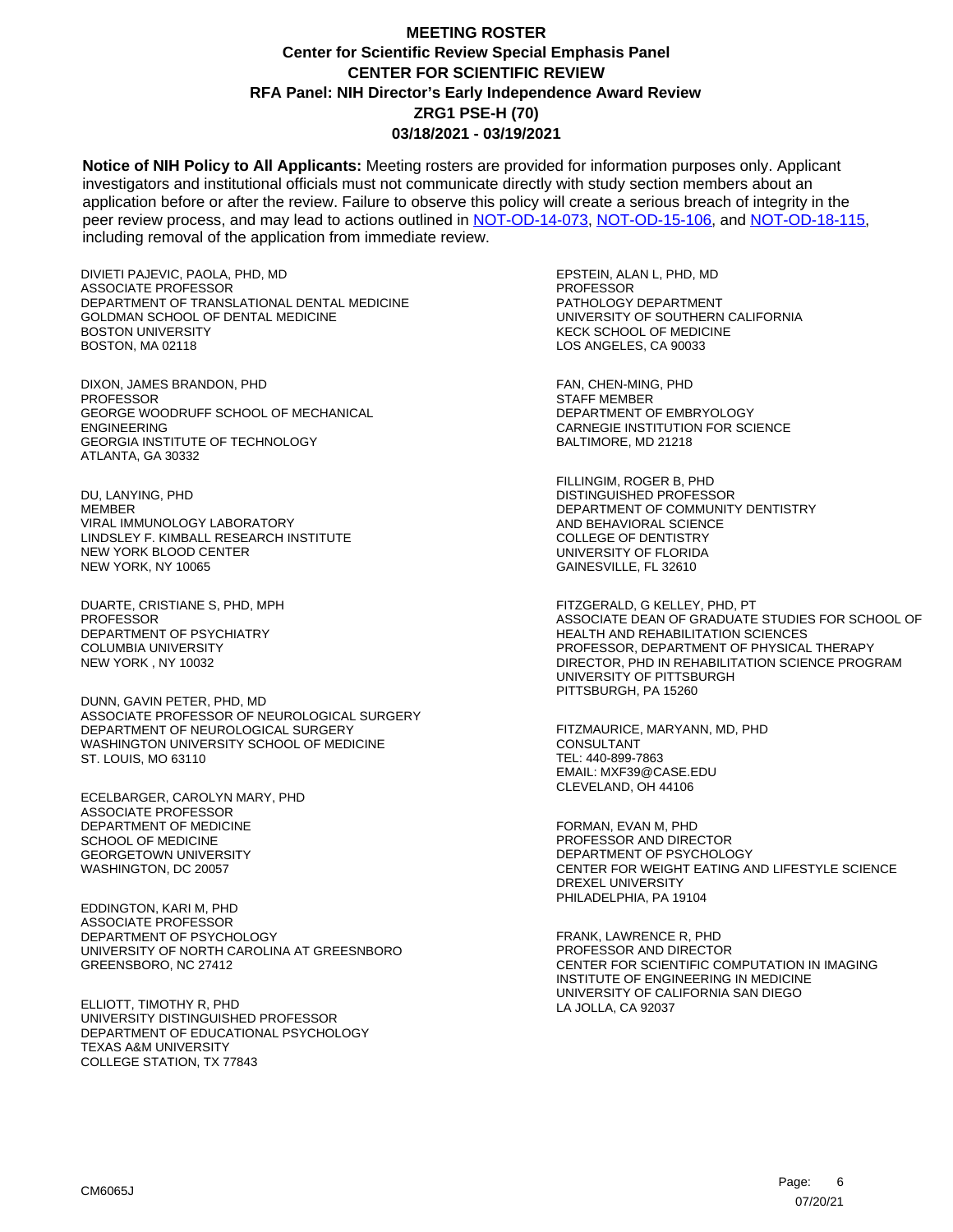**Notice of NIH Policy to All Applicants:** Meeting rosters are provided for information purposes only. Applicant investigators and institutional officials must not communicate directly with study section members about an application before or after the review. Failure to observe this policy will create a serious breach of integrity in the peer review process, and may lead to actions outlined in [NOT-OD-14-073,](https://grants.nih.gov/grants/guide/notice-files/NOT-OD-14-073.html) [NOT-OD-15-106,](https://grants.nih.gov/grants/guide/notice-files/NOT-OD-15-106.html) and [NOT-OD-18-115,](https://grants.nih.gov/grants/guide/notice-files/NOT-OD-18-115.html) including removal of the application from immediate review.

FREDRIKSEN-GOLDSEN, KAREN ILENE, MSW, PHD PROFESSOR SCHOOL OF SOCIAL WORK UNIVERSITY OF WASHINGTON SEATTLE, WA 98195

FRY, TERRY J, MD **PROFESSOR** CO-DIRECTOR OF THE HUMAN IMMUNOLOGY AND IMMUNOTHERAPY INITIATIVE SCHOOL OF MEDICINE UNIVERSITY OF COLORADO DENVER - ANSCHUTZ DENVER, CO 20892

GALLAGHER, THOMAS MILLER, PHD PROFESSOR DEPARTMENT OF MICROBIOLOGY AND IMMUNOLOGY LOYOLA UNIVERSITY CHICAGO MAYWOOD, IL 60153

GALLO, LINDA C, PHD **PROFESSOR** DEPARTMENT OF PSYCHOLOGY SAN DIEGO STATE UNIVERSITY SAN DIEGO, CA 92123

GAO, LIANG, PHD ASSISTANT PROFESSOR THE GRAINGER COLLEGE OF ENGINEERING UNIVERSITY OF ILLINOIS URBANA-CHAMPAIGN URBANA, IL 61801

GERNAND, ALISON D, PHD, MPH ASSOCIATE PROFESSOR DEPARTMENT OF NUTRITIONAL SCIENCES PENNSYLVANIA STATE UNIVERSITY UNIVERSITY PARK, PA 16802

GHAZIZADEH, SOOSAN, PHD PROFESSOR DEPARTMENT OF ORAL BIOLOGY AND PATHOLOGY SCHOOL OF DENTAL MEDICINE STONY BROOK UNIVERSITY STONY BROOK, NY 11794

GIRIRAJAN, SANTHOSH, PHD ASSOCIATE PROFESSOR DEPARTMENT OF BIOCHEMISTRY AND MOLECULAR BIOLOGY CENTER FOR COMPARATIVE GENOMICS AND BIOINFORMATICS PENNSYLVANIA STATE UNIVERSITY UNIVERSITY PARK, PA 16802

GIUS, DAVID, PHD, MD PROFESSOR DEPARTMENTS OF RADIATION ONCOLOGY AND PHARMACOLOGY FEINBERG SCHOOL OF MEDICINE NORTHWESTERN UNIVERSITY CHICAGO, IL 60611

GLICK, BENJAMIN S, PHD **PROFESSOR** DEPARTMENT OF MOLECULAR GENETICS AND CELL BIOLOGY UNIVERSITY OF CHICAGO CHICAGO, IL 60637

GOLDBERG, ALFRED L, PHD PROFESSOR DEPARTMENT OF CELL BIOLOGY HARVARD MEDICAL SCHOOL BOSTON, MA 02115

GRABE, MICHAEL, PHD ASSOCIATE PROFESSOR DEPARTMENT OF PHARMACEUTICAL CHEMISTRY CARDIOVASCULAR RESEARCH INSTITUTE UNIVERSITY OF CALIFORNIA, SAN FRANCISCO SAN FRANCISCO, CA 94143

GRAVES, DANA T, DDS, DSC PROFESSOR AND VICE DEAN DEPARTMENT OF PERIODONTICS SCHOOL OF DENTAL MEDICINE UNIVERSITY OF PENNSYLVANIA PHILADELPHIA, PA 19104

GROV, CHRISTIAN, MA, MPH, PHD PROFESSOR DEPARTMENT OF COMMUNITY HEALTH AND SOCIAL SCIENCES SCHOOL OF PUBLIC HEALTH AND HEALTH POLICY CITY UNIVERSITY OF NEW YORK NEW YORK, NY 10027

GUILLEMIN, KAREN J, PHD PHILIP H. KNIGHT CHAIR AND PROFESSOR OF BIOLOGY INSTITUTE OF MOLECULAR BIOLOGY UNIVERSITY OF OREGON EUGENE, OR 97403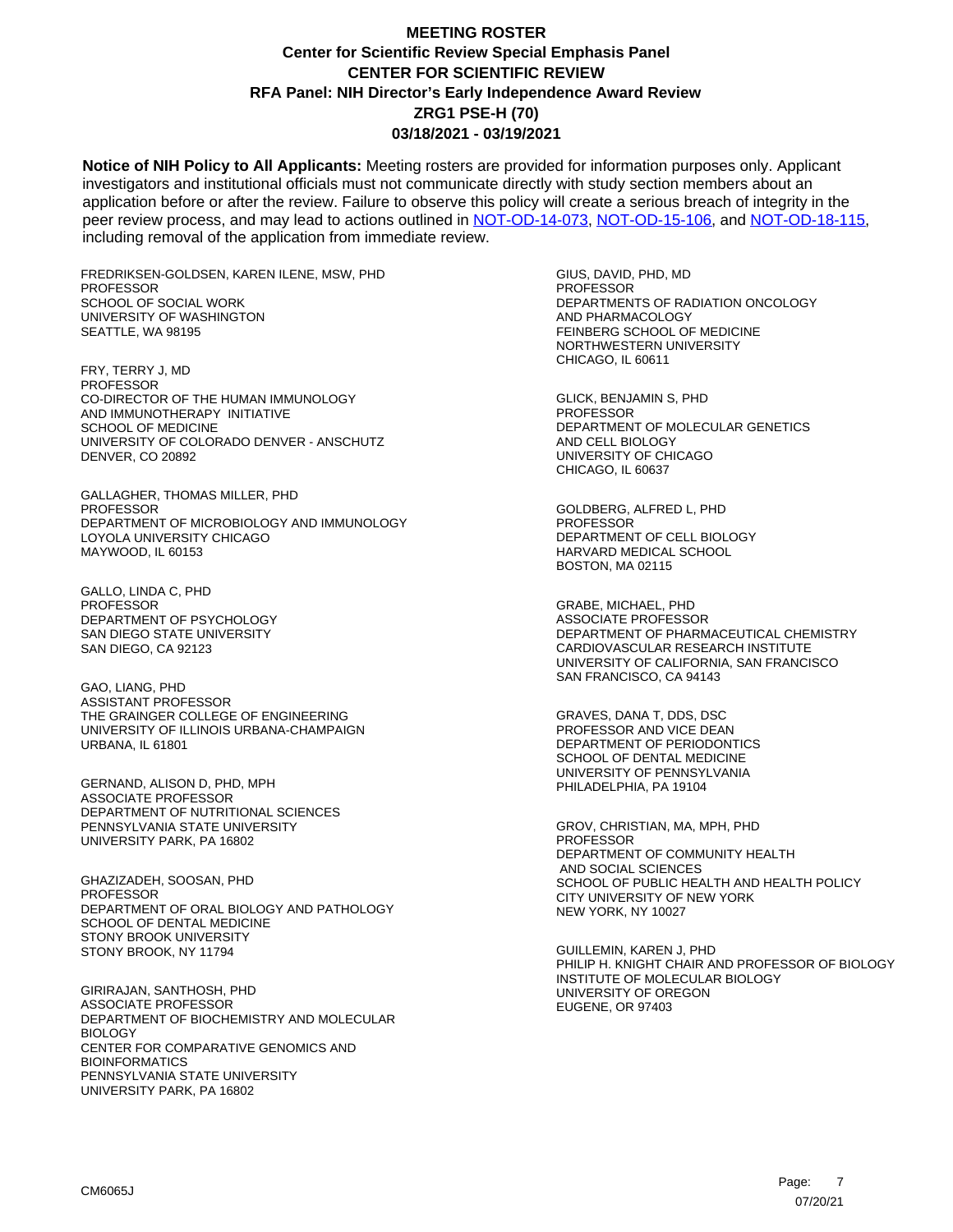**Notice of NIH Policy to All Applicants:** Meeting rosters are provided for information purposes only. Applicant investigators and institutional officials must not communicate directly with study section members about an application before or after the review. Failure to observe this policy will create a serious breach of integrity in the peer review process, and may lead to actions outlined in [NOT-OD-14-073,](https://grants.nih.gov/grants/guide/notice-files/NOT-OD-14-073.html) [NOT-OD-15-106,](https://grants.nih.gov/grants/guide/notice-files/NOT-OD-15-106.html) and [NOT-OD-18-115,](https://grants.nih.gov/grants/guide/notice-files/NOT-OD-18-115.html) including removal of the application from immediate review.

GYORKE, SANDOR, MS, PHD PROFESSOR AND ASSOCIATE DIRECTOR DEPARTMENT OF PHYSIOLOGY AND CELL BIOLOGY DAVIS HEART AND LUNG RESEARCH CENTER OHIO STATE UNIVERSITY COLUMBUS, OH 42310

HACOHEN, NIR, PHD DAVID P. RYAN PROFESSOR OF MEDICINE CENTER FOR CANCER RESEARCH BROAD INSTITUTE MASSACHUSETTS GENERAL HOSPITAL HARVARD MEDICAL SCHOOL CHARLESTOWN, MA 02129

HAMAD, RITA, MD, MPH, PHD ASSOCIATE PROFESSOR IN RESIDENCE DEPARTMENT OF FAMILY AND COMMUNITY MEDICINE PHILIP R. LEE INSTITUTE FOR HEALTH POLICY STUDIES UNIVERSITY OF CALIFORNIA SAN FRANCISCO SAN FRANCISCO, CA 94016

HAMILTON, BRUCE A, PHD PROFESSOR AND ASSOCIATE DIRECTOR DEPARTMENT OF CELLULAR AND MOLECULAR MEDICINE INSTITUTE FOR GENOMIC MEDICINE UNIVERSITY OF CALIFORNIA SAN DIEGO LA JOLLA, CA 92093

HAN, ZONGCHAO, PHD, MD ASSOCIATE PROFESSOR DEPARTMENT OF OPHTHALMOLOGY UNIVERSITY OF NORTH CAROLINA CHAPEL HILL, NC 27514

HAYNES, COLE M, PHD **PROFESSOR** DEPARTMENT OF MOLECULAR, CELL AND CANCER BIOLOGY UNIVERSITY OF MASSACHUSETTS MEDICAL SCHOOL WORCESTER, MA 01605

HEFFNER, KATHI L, PHD ASSOCIATE PROFESSOR OF NURSING, PSYCHIATRY, AND MEDICINE ASSOCIATE CHIEF OF RESEARCH DIVISION OF GERIATRICS AND AGING SCHOOL OF MEDICINE AND DENTISTRY UNIVERSITY OF ROCHESTER ROCHESTER, NY 14642

HELPERN, JOSEPH A, PHD PROFESSOR EMERITUS DEPARTMENT OF NEUROSCIENCE MEDICAL UNIVERSITY OF SOUTH CAROLINA CHARLESTON, SC 29425

HENDERSON, ANDREW J, PHD **PROFESSOR** DEPARTMENT OF MEDICINE SCHOOL OF MEDICINE BOSTON UNIVERSITY BOSTON, MA 02118

HIBBERD, PATRICIA L, MD, PHD PROFESSOR AND CHAIR DEPARTMENT OF GLOBAL HEALTH BOSTON UNIVERSITY SCHOOL OF PUBLIC HEALTH BOSTON, MA 02118

HICKEN, MARGARET TAKAKO, PHD RESEARCH ASSOCIATE PROFESSOR SURVEY RESEARCH CENTER INSTITUTE FOR SOCIAL RESEARCH UNIVERSITY OF MICHIGAN ANN HARBOR, MI 48104

HOEFT, FUMIKO, PHD, MD PROFESSOR DEPARTMENT OF PSYCHOLOGICAL SCIENCES UNIVERSITY OF CONNECTICUT STORRS, CT 06269

HOROWITZ-KRAUS, TZIPI, PHD ASSOCIATE PROFESSOR AND SCIENTIFIC DIRECTOR TECHNION ISRAELI INSTITUTE OF TECHNOLOGY READING AND LITERACY DISCOVERY CENTER CININNATI CHILDREN'S HOSPITAL MEDICAL CENTER CINCINNATI, OH 45229

HOTH, KARIN F, PHD ASSOCIATE PROFESSOR DEPARTMENT OF PSYCHIATRY CARVER COLLEGE OF MEDICINE UNIVERSITY OF IOWA IOWA CITY, IA 52242

HOUDE, JOHN FRANCIS, MS, PHD PROFESSOR DEPARTMENT OF OTOLARYNGOLOGY-HEAD AND NECK **SURGERY** UNIVERSITY OF CALIFORNIA, SAN FRANCISCO SAN FRANCISCO, CA 94143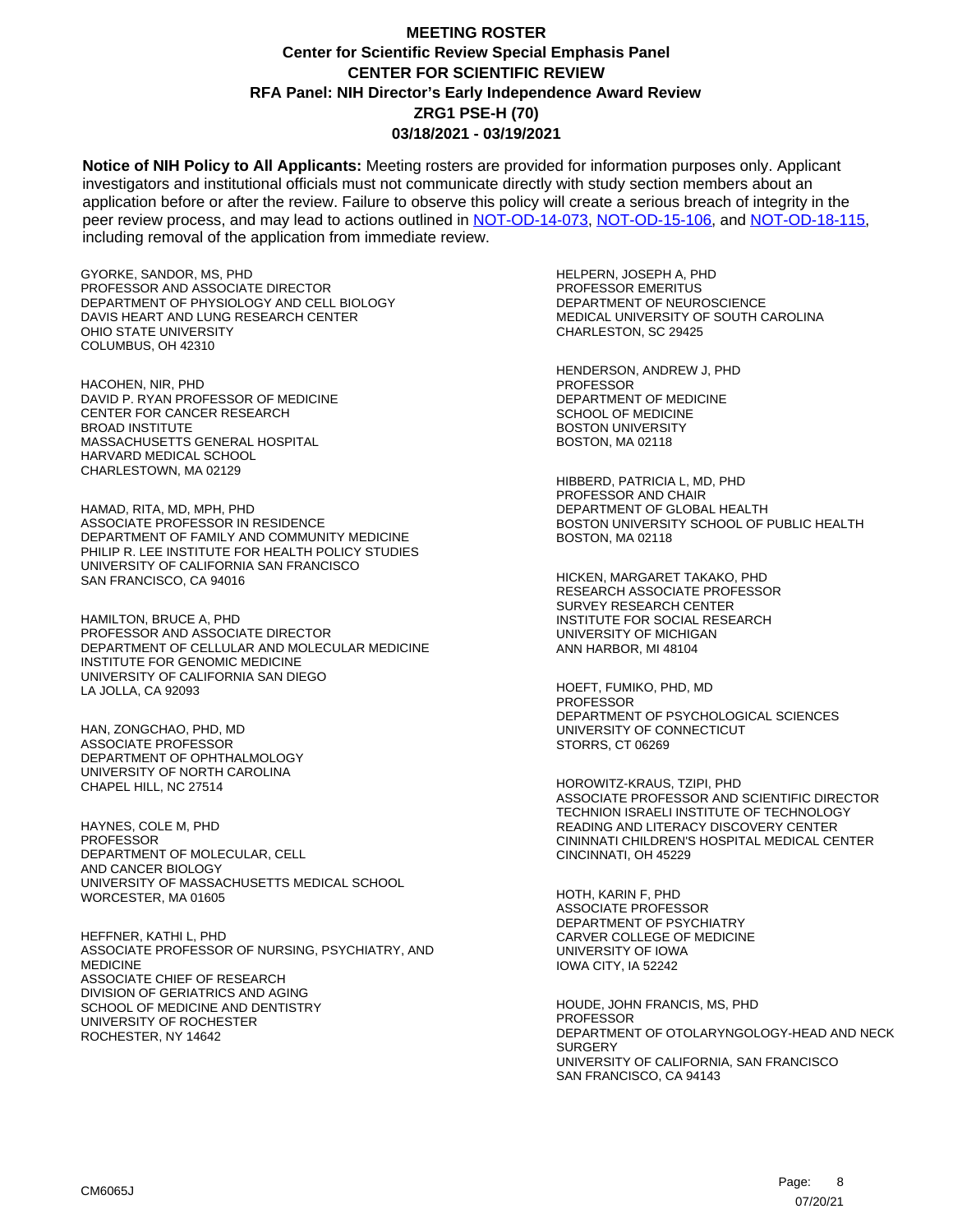**Notice of NIH Policy to All Applicants:** Meeting rosters are provided for information purposes only. Applicant investigators and institutional officials must not communicate directly with study section members about an application before or after the review. Failure to observe this policy will create a serious breach of integrity in the peer review process, and may lead to actions outlined in [NOT-OD-14-073,](https://grants.nih.gov/grants/guide/notice-files/NOT-OD-14-073.html) [NOT-OD-15-106,](https://grants.nih.gov/grants/guide/notice-files/NOT-OD-15-106.html) and [NOT-OD-18-115,](https://grants.nih.gov/grants/guide/notice-files/NOT-OD-18-115.html) including removal of the application from immediate review.

HUANG, BO, PHD PROFESSOR DEPARTMENT OF PHARMACEUTICAL CHEMISTRY AND BIOCHEMISTRY AND BIOPHYSICS UNIVERSITY OF CALIFORNIA, SAN FRANCISCO SAN FRANCISCO, CA 94143

HUANG, JIDONG, PHD ASSOCIATE PROFESSOR SCHOOL OF PUBLIC HEALTH GEORGIA STATE UNIVERSITY ATLANTA, GA 30303

HUTTENHOWER, CURTIS, MS, PHD **PROFESSOR** COMPUTATIONAL BIOLOGY AND BIOINFORMATICS DEPARTMENT OF BIOSTATISTICS HARVARD SCHOOL OF PUBLIC HEALTH BOSTON , MA 02115

HYLTON-WATSON, NOLA M, PHD **PROFESSOR** DEPARTMENT OF RADIOLOGY AND BIOMEDICAL IMAGING UNIVERSITY OF CALIFORNIA, SAN FRANCISCO SAN FRANCISCO, CA 94115

IEZZONI, LISA I, MD, MSC PROFESSOR OF MEDICINE HARVARD MEDICAL SCHOOL HEALTH POLICY RESEARCH CENTER, MONGAN INSTITUTE MASSACHUSETTS GENERAL HOSPITAL BOSTON, MA 02114

JARSKOG, LARS FREDRIK, MD PROFESSOR AND RESEARCH DIRECTOR DEPARTMENT OF PSYCHIATRY SCHOOL OF MEDICINE UNIVERSITY OF NORTH CAROLINA CHAPEL HILL, NC 27599

JARVINEN-SEPPO, KIRSI, MD, PHD ASSOCIATE PROFESSOR DEPARTMENT OF PEDIATRICS UNIVERSITY OF ROCHESTER SCHOOL OF MEDICINE AND DENTISTRY ROCHESTER, NY 14642

JIANG, XUEJUN, PHD PROFESSOR DEPARTMENT OF CELL BIOLOGY MEMORIAL SLOAN-KETTERING CANCER CENTER NEW YORK, NY 10065

JIN, PENG, PHD PROFESSOR DEPARTMENT OF HUMAN GENETICS SCHOOL OF MEDICINE EMORY UNIVERSITY ATLANTA, GA 30322

JOHNSON, SCOTT P, PHD, MS **PROFESSOR** DEPARTMENT OF PSYCHOLOGY UNIVERSITY OF CALIFORNIA, LOS ANGELES LOS ANGELES, CA 90095

KASSON, PETER M, PHD, MD ASSOCIATE PROFESSOR DEPARTMENT OF MOLECULAR PHSIOLOGY UNIVERSITY OF VIRGINIA CHARLOTTESVILLE, VA 22908

KAWAI, TOSHIHISA, DDS, PHD CHAIR AND PROFESSOR DEPARTMENT OF ORAL SCIENCE AND TRANSLATIONAL RESEARCH COLLEGE OF DENTAL MEDICINE NOVA SOUTHEASTERN UNIVERSITY FORT LAUDERDALE, FL 33328

KEDL, ROSS M, PHD PROFESSOR DEPARTMENT OF IMMUNOLOGY AND MICROBIOLOGY UNIVERSITY OF COLORADO ANSCHUTZ MEDICAL CAMPUS DENVER, CO 80045

KIM, DANIEL, MD, DRPH ASSOCIATE PROFESSOR OF SOCIAL EPIDEMIOLOGY DEPARTMENT OF HEALTH SCIENCES NORTHEASTERN UNIVERSITY BOSTON, MA 02115

KIPNIS, JONATHAN, PHD ALAN A AND EDITH L WOLFF DISTINGUISHED PROFESSOR OF PATHOLOGY AND IMMUNOLOGY DIRECTOR, CENTER FOR BRAIN IMMUNOLOGY AND GLIA (BIG) WASHINGTON UNIVERSITY SCHOOL OF MEDICINE ST LOUIS, MO 63110

KISKINIS, EVANGELOS, MS, PHD ASSISTANT PROFESSOR DEPARTMENT OF NEUROLOGY AND PHYSIOLOGY FEINBERG SCHOOL OF MEDICINE NORTHWESTERN UNIVERSITY CHICAGO, IL 60611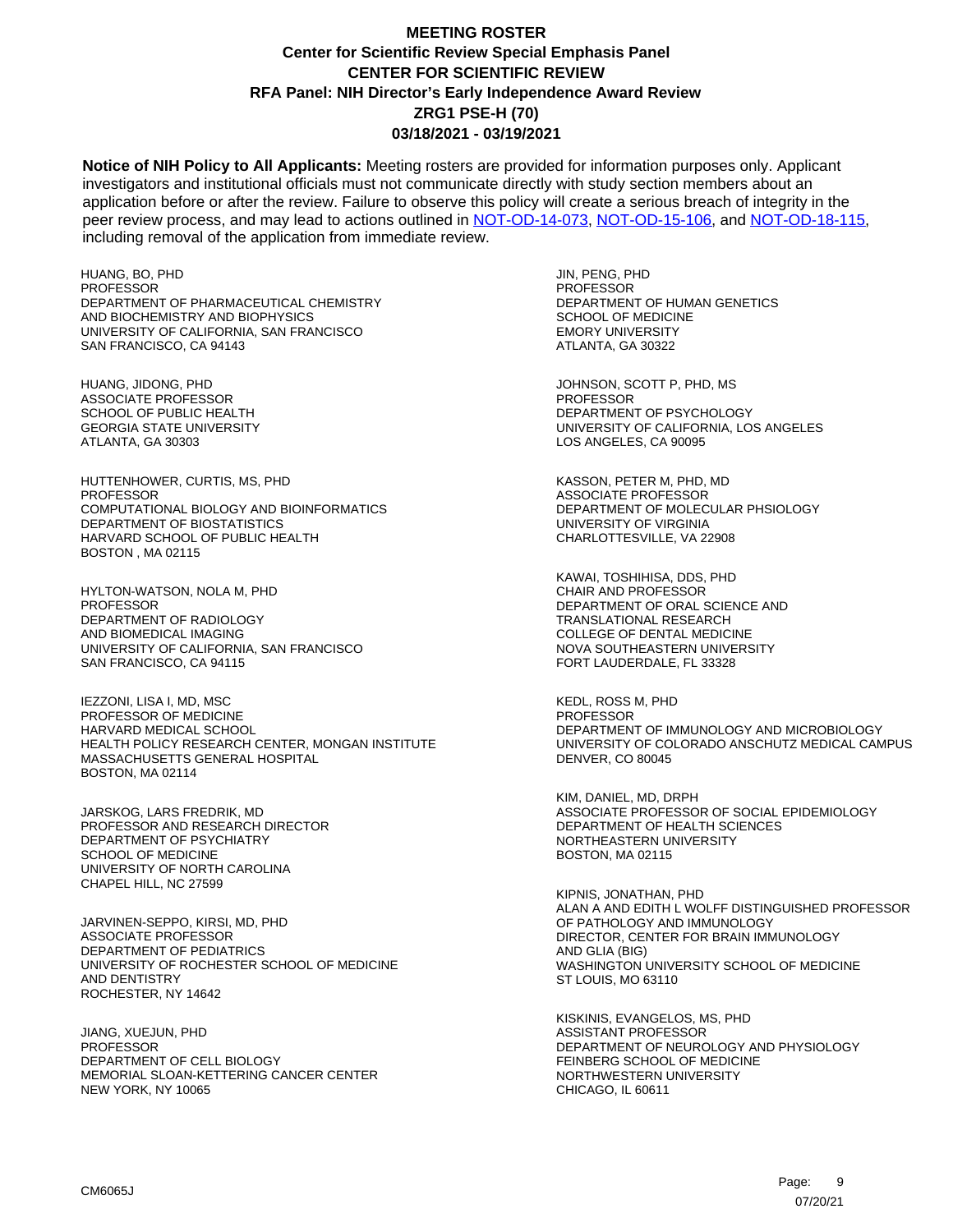**Notice of NIH Policy to All Applicants:** Meeting rosters are provided for information purposes only. Applicant investigators and institutional officials must not communicate directly with study section members about an application before or after the review. Failure to observe this policy will create a serious breach of integrity in the peer review process, and may lead to actions outlined in [NOT-OD-14-073,](https://grants.nih.gov/grants/guide/notice-files/NOT-OD-14-073.html) [NOT-OD-15-106,](https://grants.nih.gov/grants/guide/notice-files/NOT-OD-15-106.html) and [NOT-OD-18-115,](https://grants.nih.gov/grants/guide/notice-files/NOT-OD-18-115.html) including removal of the application from immediate review.

KO, MEI-CHUAN, MA, PHD PROFESSOR DEPARTMENT OF PHYSIOLOGY AND PHARMACOLOGY SCHOOL OF MEDICINE WAKE FOREST UNIVERSITY WINSTON-SALEM, NC 27157

KOBERTZ, WILLIAM R, PHD **PROFESSOR** DEPARTMENT OF BIOCHEMISTRY AND MOLECULAR PHARMACOLOGY UNIVERSITY OF MASSACHUSETTS MEDICAL SCHOOL WORCESTER, MA 01605

KREPS, GARY L, PHD, MA, FAAHB UNIVERSITY DISTINGUISHED PROFESSOR DEPARTMENT OF COMMUNICATION DIRECTOR, CENTER FOR HEALTH AND RISK COMMUNICATION GEORGE MASON UNIVERSITY FAIRFAX, VA 22030

KUHN, BERNHARD, MD, DR MED ASSOCIATE PROFESSOR DEPARTMENT OF PEDIATRICS CARDIOLOGY UNIVERSITY OF PITTSBURGH MEDICAL SCHOOL PITTSBURGH, PA 15224

KUKREJA, RAKESH C, PHD, MS ERIC LIPMAN PROFESSOR DIVISION OF CARDIOLOGY DEPARTMENT OF INTERNAL MEDICINE SCHOOL OF MEDICINE VIRGINIA COMMONWEALTH UNIVERSITY RICHMOND, VA 23298

LANDRY, SAMUEL JOHN, PHD PROFESSOR DEPARTMENT OF BIOCHEMISTRY SCHOOL OF MEDICINE TULANE UNIVERSITY NEW ORLEANS, LA 70112

LARMAN, HARRY BENJAMIN, PHD ASSISTANT PROFESSOR DEPARTMENT OF PATHOLOGY, IMMUNOLOGY JOHN HOPKINS SCHOOL OF MEDICINE BALTIMORE, MD 21205

LARNER, JAMES M, MD PROFESSOR AND CHAIRMAN DEPARTMENT OF RADIATION ONCOLOGY UNIVERSITY OF VIRGINIA HEALTH SCIENCES CENTER CHARLOTTESVILLE, VA 22908

LARSON, PEDER ERIC ZUFALL, PHD ASSOCIATE PROFESSOR DEPARTMENT OF RADIOLOGY AND BIOMEDICAL IMAGING UNIVERSITY OF CALIFORNIA SAN FRANCISCO SAN FRANCISCO, CA 94143

LATKIN, CARL A, MS, PHD PROFESSOR DEPARTMENT OF HEALTH POLICY AND MANAGEMENT SCHOOL OF PUBLIC HEALTH JOHN HOPKINS UNIVERSITY BALTIMORE, MD 21205

LEBLANC, ALLEN, PHD, MA PROFESSOR DEPARTMENT OF SOCIOLOGY SAN FRANCISCO STATE UNIVERSITY SAN FRANCISCO, CA 94132

LEE, JANET S, MD PROFESSOR DEPARTMENT OF MEDICINE DIVISION OF PULMONARY, ALLERGY AND CRITICAL CARE MEDICINE UNIVERSITY OF PITTSBURGH SCHOOL OF MEDICINE PITTSBURGH, PA 15213

LEE, RICHARD T, MD **PROFESSOR** DEPARTMENT OF STEM CELL AND REGENERATIVE BIOLOGY HARVARD UNIVERSITY CAMBRIDGE, MA 02138

LI, CHUAN-YUAN, PHD PROFESSOR AND VICE CHAIR FOR RESEARCH DEPARTMENT OF DERMATOLOGY DUKE UNIVERSITY MEDICAL CENTER DURHAM, NC 27710

LI, XINGDE, PHD PROFESSOR DEPARTMENT OF BIOMEDICAL ENGINEERING JOHNS HOPKINS UNIVERSITY BALTIMORE, MD 21205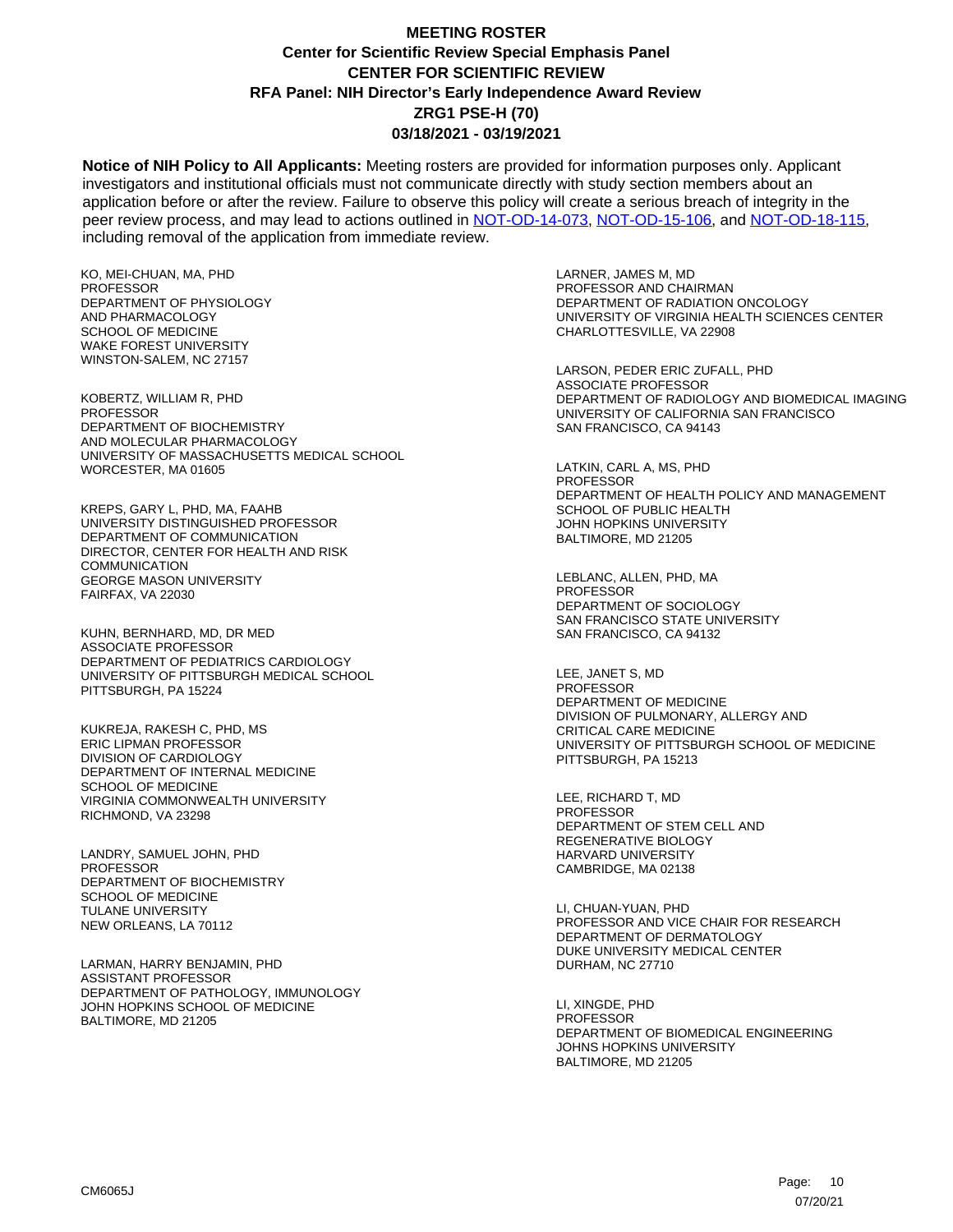**Notice of NIH Policy to All Applicants:** Meeting rosters are provided for information purposes only. Applicant investigators and institutional officials must not communicate directly with study section members about an application before or after the review. Failure to observe this policy will create a serious breach of integrity in the peer review process, and may lead to actions outlined in [NOT-OD-14-073,](https://grants.nih.gov/grants/guide/notice-files/NOT-OD-14-073.html) [NOT-OD-15-106,](https://grants.nih.gov/grants/guide/notice-files/NOT-OD-15-106.html) and [NOT-OD-18-115,](https://grants.nih.gov/grants/guide/notice-files/NOT-OD-18-115.html) including removal of the application from immediate review.

LIEW, CHONG WEE, PHD ASSOCIATE PROFESSOR DEPARTMENT OF PHYSIOLOGY AND BIOPHYSICS COLLEGE OF MEDICINE UNIVERSITY OF ILLINOIS AT CHICAGO CHICAGO, IL 60612

LINK, CHRISTOPHER D, PHD ASSOCIATE PROFESSOR DEPARTMENT OF INTEGRATIVE PHYSIOLOGY INSTITUTE FOR BEHAVIORAL GENETICS UNIVERSITY OF COLORADO BOULDER, CO 80309

LIU, LI, MHS, PHD, MB ASSOCIATE PROFESSOR BLOOMBERG SCHOOL OF PUBLIC HEALTH JOHN HOPKINS UNIVERSITY BALTIMROE, MD 21205

LOONEY, MARK ROBERTS, MD **PROFESSOR** DEPARTMENT OF MEDICINE UNIVERSITY OF CALIFORNIA, SAN FRANCISCO SAN FRANCISCO, CA 94143

LOPMAN, BENJAMIN A, MSC, PHD PROFESSOR ROLLINS SCHOOL OF PUBLIC HEALTH EMORY UNIVERSITY ATLANTA, GA 30322

LOWE, MARK J, PHD PROFESSOR OF RADIOLOGY CLEVELAND CLINIC LERNER COLLEGE OF MEDICINE CLEVELAND CLINIC CLEVELAND, OH 44195

LUKE, DOUGLAS A, PHD PROFESSOR CENTER FOR PUBLIC HEALTH SYSTEMS SCIENCE BROWN SCHOOL WASHINGTON UNIVERSITY IN SAINT LOUIS ST. LOUIS, MO 63130

LYTLE, LESLIE A, PHD **PROFESSOR** DEPARTMENT OF HEALTH BEHAVIOR DEPARTMENT OF NUTRITION GILLINGS SCHOOL OF GLOBAL PUBLIC HEALTH UNIVERSITY OF NORTH CAROLINA CHAPEL HILL, NC 27599

MAGZAMEN, SHERYL, PHD, MPH ASSOCIATE PROFESSOR DEPT OF ENV AND RAD HEALTH SCIENCES COLLEGE OF VETERINARY MEDICINE AND BIOMEDICAL SCIENCES COLORADO STATE UNIVERSITY FORT COLLINS, CO 80523

MAINELIS, GEDIMINAS, PHD **PROFESSOR** DEPARTMENT OF ENVIRONMENTAL SCIENCES RUTGERS UNIVERSITY NEW BRUNSWICK, NJ 08901

MAKINO, SHINJI, PHD, DVM PROFESSOR DEPARTMENT OF MICROBIOLOGY AND IMMUNOLOGY UNIVERSITY OF TEXAS MEDICAL BRANCH GALVESTON, TX 77555

MALASPINA, DOLORES, MD, MSPH PROFESSOR OF PSYCHIATRY AND NEUROSCIENCE DEPARTMENT OF PSYCHIATRY ICAHN SCHOOL OF MEDICINE AT MOUNT SINAI NEW YORK, NY 10029

MARATHE, MADHAV VISHNU, PHD PROFESSOR & DIVISION DIRECTOR BIOCOMPLEXITY INSTITUTE & DEPARTMENT OF COMPUTER SCIENCE UNIVERSITY OF VIRGINIA CHARLOTTESVILLE, VA 24060

MARSDEN, MATTHEW DAVID, PHD ASSISTANT PROFESSOR DEPARTMENTS OF MICROBIOLOGY AND MOLECULAR GENETICS AND MEDICINE DIVISION OF INFECTIOUS DISEASES UNIVERSITY OF CALIFORNIA, IRVINE IRVINE, CA 92697

MARTIN, NATASHA, PHD ASSOCIATE PROFESSOR DEPARTMENT OF MEDICINE DIVISION OF INFECTIOUS DISEASES AND GLOBAL PUBLIC UNIVERSITY OF CALIFORNIA SAN DIEGO SAN DIEGO, CA 92093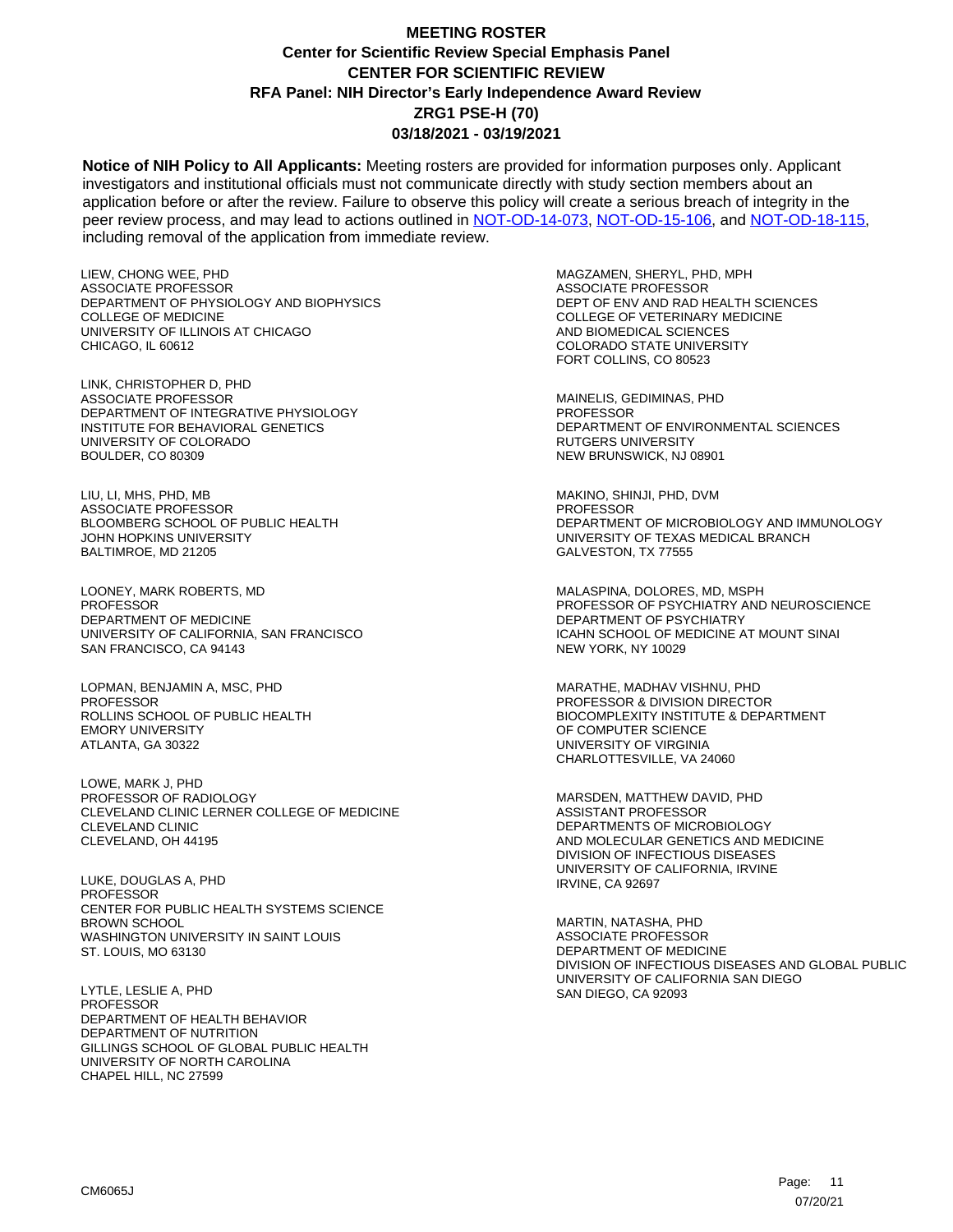**Notice of NIH Policy to All Applicants:** Meeting rosters are provided for information purposes only. Applicant investigators and institutional officials must not communicate directly with study section members about an application before or after the review. Failure to observe this policy will create a serious breach of integrity in the peer review process, and may lead to actions outlined in [NOT-OD-14-073,](https://grants.nih.gov/grants/guide/notice-files/NOT-OD-14-073.html) [NOT-OD-15-106,](https://grants.nih.gov/grants/guide/notice-files/NOT-OD-15-106.html) and [NOT-OD-18-115,](https://grants.nih.gov/grants/guide/notice-files/NOT-OD-18-115.html) including removal of the application from immediate review.

MATSUNAMI, HIROAKI, PHD PROFESSOR DEPARTMENT OF MOLECULAR GENETICS AND MICROBIOLOGY DUKE UNIVERSITY DURHAM, NC 27710

MELL, LOREN K, MD PROFESSOR AND VICE CHAIR, CLINICAL AND TRANSLATIONAL RESEARCH DEPARTMENT OF RADIATION MEDICINE AND APPLIED SCIENCES MOORES CANCER CENTER UNIVERSITY OF CALIFORNIA SAN DIEGO LA JOLLA, CA 92093

MESSAOUDI, ILHEM, PHD **PROFESSOR** DEPARTMENT OF BIOLOGY AND BIOCHEMISTRY UNIVERSITY OF CALIFORNIA IRVINE IRVINE, CA 92697

MESSER, LYNNE C, PHD, MPH ASSOCIATE PROFESSOR AND ASSISTANT DEAN HEALTH PROMOTION AND EPIDEMIOLOGY GRADUATE ACADEMIC AFFAIRS OHSU-PSU SCHOOL OF PUBLIC HEALTH OREGON HEALTH AND SCIENCES UNIVERSITY PORTLAND, OR 97207

MILLER, DOUGLAS LAWRENCE, PHD, MS PROFESSOR DEPARTMENT OF RADIOLOGY UNIVERSITY OF MICHIGAN ANN ARBOR, MI 48109

MILLER, PAUL, PHD ASSOCIATE PROFESSOR DEPARTMENTS OF BIOLOGY COLLEGE OF ARTS AND SCIENCES BRANDEIS UNIVERSITY WALTHAM, MA 02453

MODY, ISTVAN, PHD PROFESSOR DEPARTMENT OF NEUROLOGY AND PHYSIOLOGY THE DAVID GEFFEN SCHOOL OF MEDICINE UNIVERSITY OF CALIFORNIA, LOS ANGELES LOS ANGELES, CA 90095

MOHAN, DEEPIKA, MD, MPH ASSOCIATE PROFESSOR DEPARTMENTS OF CRITICAL CARE MEDICINE AND **SURGERY** UPMC PRESBYTERIAN HOSPITAL UNIVERSITY OF PITTSBURGH PITTSBURGH, PA 15213

MONGA, SATDARSHAN SINGH, MD VICE CHAIR OF EXPERIMENTAL PATHOLOGY ENDOWED CHAIR FOR EXPERIMENTAL PATHOLOGY PROFESSOR OF PATHOLOGY & MEDICINE ASSISTANT DEAN FOR THE MEDICAL SCIENTIST TRAINING PROGRAM UNIVERSITY OF PITTSBURGH PITTSBURGH, PA 15261

MYERS, JANET, MPH, PHD PROFESSOR DIVISION OF PREVENTION SCIENCE SCHOOL OF MEDICINE UNIVERSITY OF CALIFORNIA SAN FRANCISCO, CA 94143

NATARAJAN, RAMA, PHD PROFESSOR AND CHAIR DEPARTMENT OF DIABETES COMPLICATIONS & METABOLISM DEPUTY DIRECTOR, DIABETES METABOLISM RESEARCH INSTITUTE BECKMAN RESEARCH INSTITUTE OF THE CITY OF HOPE DUARTE, CA 91010

NICHOLS, HAZEL B, MS, PHD ASSOCIATE PROFESSOR DEPARTMENT OF EPIDEMIOLOGY GILLINGS SCHOOL OF GLOBAL PUBLIC HEALTH UNIVERSITY OF NORTH CAROLINA AT CHAPEL HILL CHAPEL HILL, NC 27599

NOVIKOV, DMITRY S, PHD ASSOCIATE PROFESSOR DEPARTMENT OF RADIOLOGY CENTER FOR BIOMEDICAL IMAGING NEW YORK UNIVERSITY SCHOOL OF MEDICINE NEW YORK CITY, NY 10016

OELZE, MICHAEL L, MS, PHD PROFESSOR DEPARTMENT OF ELECTRICAL AND COMPUTER ENGINEERING BECKMAN INSTITUTE UNIVERSITY OF ILLINOIS AT URBANA-CHAMPAIGN URBANA, IL 61801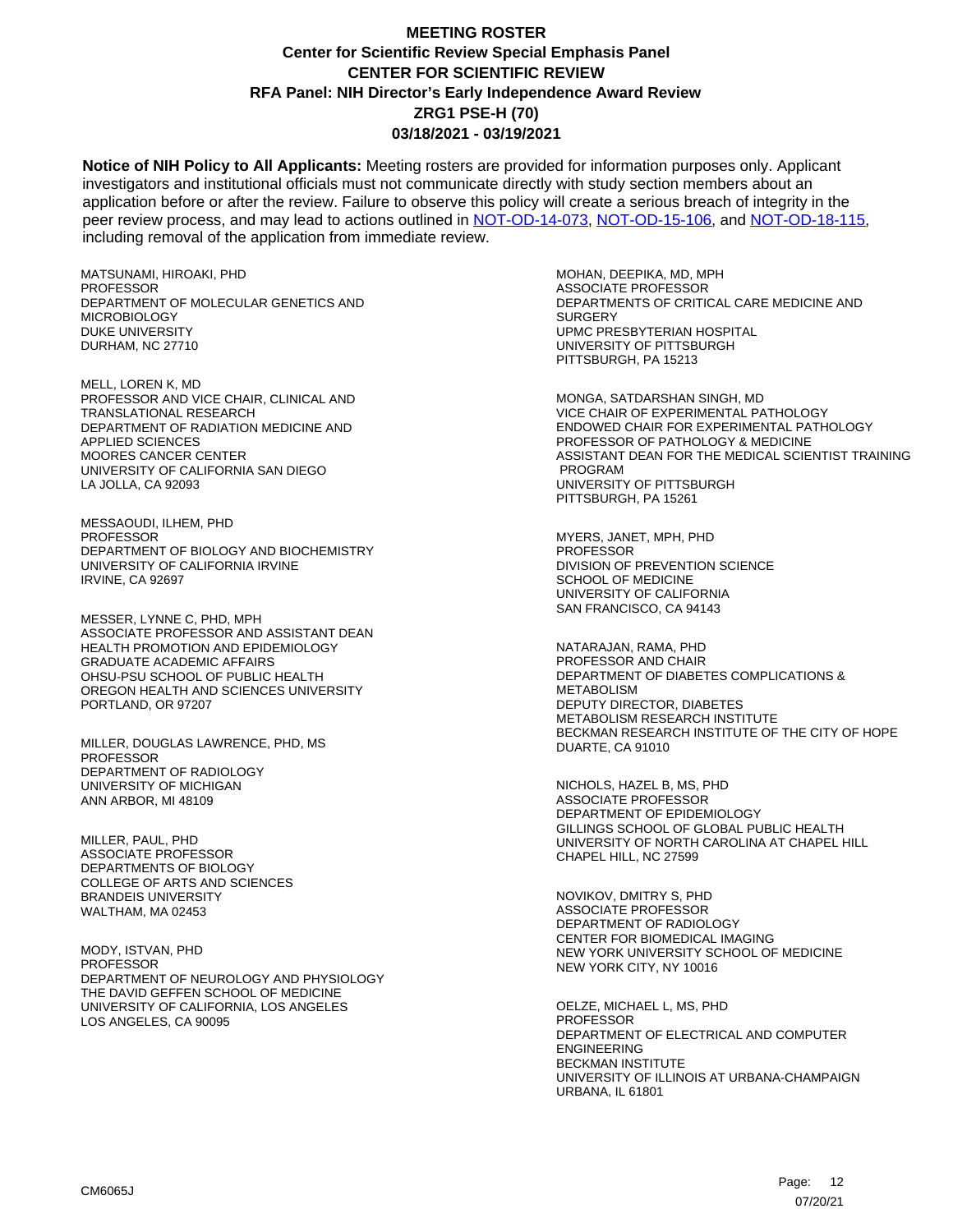**Notice of NIH Policy to All Applicants:** Meeting rosters are provided for information purposes only. Applicant investigators and institutional officials must not communicate directly with study section members about an application before or after the review. Failure to observe this policy will create a serious breach of integrity in the peer review process, and may lead to actions outlined in [NOT-OD-14-073,](https://grants.nih.gov/grants/guide/notice-files/NOT-OD-14-073.html) [NOT-OD-15-106,](https://grants.nih.gov/grants/guide/notice-files/NOT-OD-15-106.html) and [NOT-OD-18-115,](https://grants.nih.gov/grants/guide/notice-files/NOT-OD-18-115.html) including removal of the application from immediate review.

OETTGEN, HANS C, MD, PHD PROFESSOR DIVISION OF IMMUNOLOGY DEPARTMENT OF PEDIATRICS CHILDREN'S HOSPITAL BOSTON BOSTON, MA 02115

OKEKE, EDWARD N, PHD, MA, MBBS, MPH SENIOR POLICY RESEARCHER DEPARTMENT OF ECONOMICS, SOCIOLOGY AND **STATISTICS** RAND CORPORATION PITTSBURGH, PA 15213

OLSON, KRISTINE DAY, MD DIRECTOR DEPARTMENT OF HOSPITAL MEDICINE YALE NEW HAVEN HOSPITAL NEW HAVEN, CT 06515

OLWIN, BRADLEY B, PHD PROFESSOR, ASSOCIATE CHAIR DEPARTMENT OF MOLECULAR, CELLULAR, AND DEVELOPMENTAL BIOLOGY UNIVERSITY OF COLORADO AT BOULDER BOULDER, CO 80309

OMBAO, HERNANDO C, PHD, MS PROFESSOR STATISTICS PROGRAM, CEMSE KING ABDULLAH UNIVERSITY OF SCIENCE AND **TECHNOLOGY** SAUDI ARABIA 23955 SAUDI ARABIA

PACHUCKI, MARK CARROLL, MA, PHD ASSOCIATE PROFESSOR DEPARTMENT OF SOCIOLOGY COLLEGE OF SOCIAL AND BEHAVIORAL SCIENCES UNIVERSITY OF MASSACHUSETTS AMHERST AMHERST, MA 01003

PAPP, JEANETTE CHRISTINE, PHD, MS **PROFESSOR** DEPARTMENT OF HUMAN GENETICS DAVID GEFFEN SCHOOL OF MEDICINE UNIVERSITY OF CALIFORNIA LOS ANGELES LOS ANGELES, CA 90095

PARK, CRYSTAL L, PHD PROFESSOR DEPARTMENT OF PSYCHOLOGICAL SCIENCES COLLEGE OF LIBERAL ARTS AND SCIENCES UNIVERSITY OF CONNECTICUT STORRS, CT 06269

PARVIN, JEFFREY D, MD, PHD PROFESSOR THE DEPARTMENT OF BIOMEDICAL INFORMATICS OHIO STATE UNIVERSITY COLUMBUS , OH 43210

PATEL, MANOJ K, PHD ASSOCIATE PROFESSOR DEPARTMENT OF ANESTHESIOLOGY UNIVERSITY OF VIRGINIA HEALTH SYSTEM CHARLOTTESVILLE, VA 22908

PATHAK, JYOTISHMAN, PHD FRANCES AND JOHN L LOEB PROFESSOR OF MEDICAL INFORMATICS CHIEF, DIVISION OF HEALTH INFORMATICS VICE CHAIR, DEPARTMENT OF POPULATION HEALTH SCIENCES WEILL CORNELL MEDICAL COLLEGE, CORNELL UNIVERSITY NEW YORK, NY 10065

PERELMAN, LEV T, PHD PROFESSOR AND DIRECTOR CENTER FOR ADVANCED BIOMEDICAL IMAGING AND PHOTONICS BETH ISRAEL DEACONESS MEDICAL CENTER HARVARD UNIVERSITY SCHOOL OF MEDICINE BOSTON, MA 02215

PLATTS-MILLS, THOMAS A, PHD, BM, MD PROFESSOR DEPARTMENT OF MEDICINE ALLERGY DIVISION UNIVERSITY OF VIRGINIA CHARLOTTESVILLE, VA 22903

POEPPEL, DAVID E, PHD, SB PROFESSOR DEPARTMENT OF PSYCHOLOGY NEW YORK UNIVERSITY NEW YORK, NY 10003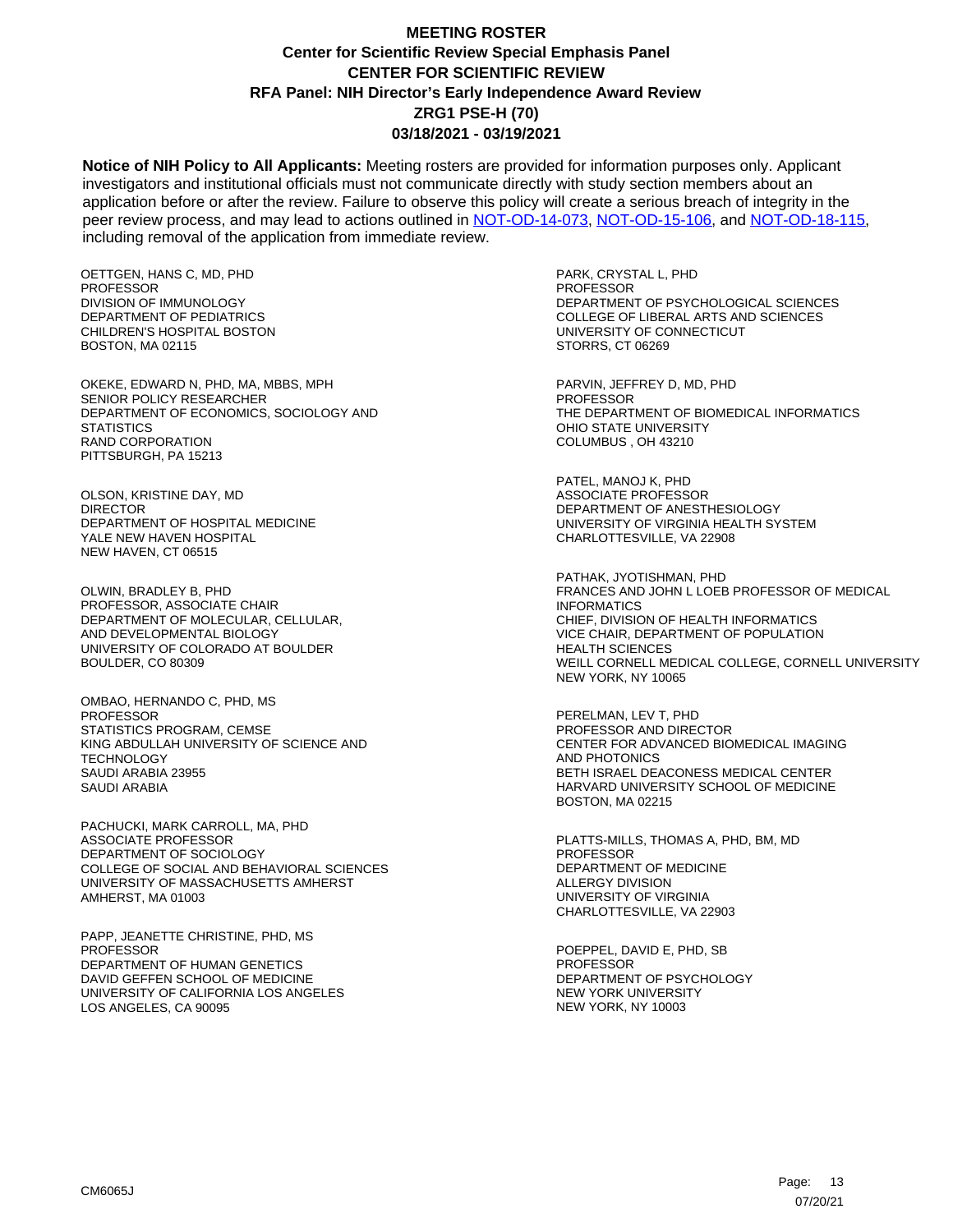**Notice of NIH Policy to All Applicants:** Meeting rosters are provided for information purposes only. Applicant investigators and institutional officials must not communicate directly with study section members about an application before or after the review. Failure to observe this policy will create a serious breach of integrity in the peer review process, and may lead to actions outlined in [NOT-OD-14-073,](https://grants.nih.gov/grants/guide/notice-files/NOT-OD-14-073.html) [NOT-OD-15-106,](https://grants.nih.gov/grants/guide/notice-files/NOT-OD-15-106.html) and [NOT-OD-18-115,](https://grants.nih.gov/grants/guide/notice-files/NOT-OD-18-115.html) including removal of the application from immediate review.

PRIMACK, BRIAN A, MD, PHD DEAN FOR COLLEGE OF EDUCATION AND HEALTH PROFESSIONS HENRY G. HOTZ ENDOWED CHAIR IN EDUCATIONAL INNOVATIONS PROFESSOR OF PUBLIC HEALTH AND MEDICINE UNIVERSITY OF ARKANSAS FAYETTEVILLE, AR 72701

PRUCHNO, RACHEL A, PHD, MA ENDOWED PROFESSOR SCHOOL OF OSTEOPATHIC MEDICINE ROWAN UNIVERSITY STRATFORD, NJ 08084

QIU, JIANMING, PHD, MS **PROFESSOR** DEPARTMENT OF MICROBIOLOGY, MOLECULAR GENETICS AND IMMUNOLOGY UNIVERSITY OF KANSAS MEDICAL CENTER KANSAS CITY, KS 66160

RAGIN, CAMILLE C, PHD, MPH, MT ASCP PROFESSOR CANCER PREVENTION AND CONTROL PROGRAM FOX CHASE CANCER CENTER PHILADELPHIA, PA 19111

RAKISON, DAVID H, PHD ASSOCIATE PROFESSOR DEPARTMENT OF PSYCOLOGY CARNEGIE MELLON UNIVERSITY PITTSBURGH , PA 15213

RAMCHANDRAN, RAMANI, PHD PROFESSOR AND DIRECTOR OF MSSRP AND SAMS PROGRAMS DEPARTMENT OF PEDIATRICS MEDICAL COLLEGE OF WISCONSIN MILWAUKEE, WI 53226

RAN, SOPHIA, PHD PROFESSOR DEPARTMENT OF MEDICAL MICROBIOLOGY, IMMUNOLOGY, AND CELL BIOLOGY SCHOOL OF MEDICINE SOUTHERN ILLINOIS UNIVERSITY SPRINGFIELD, IL 62702

RANDO, THOMAS A, MD, PHD PROFESSOR DEPARTMENT OF NEUROLOGY AND NEUROLOGICAL SCIENCES STANFORD UNIVERSITY SCHOOL OF MEDICINE PALO ALTO, CA 94304

RATHOUZ, PAUL JOSEPH, MS, PHD PROFESSOR DEPARTMENT OF POPULATION HEALTH BIOMEDICAL DATA SCIENCE HUB DELL MEDICAL SCHOOL UNIVERSITY OF TEXAS AT AUSTIN AUSTIN, TX 78712

REEDS, DOMINIC N, MD ASSOCIATE DEAN FOR RESEARCH AND PROFESSOR OF MEDICINE GOLDFARB SCHOOL OF NURSING WASHINGTON UNIVERSITY SCHOOL OF MEDICINE ST LOUIS, MO 63110

REINHART, ROBERT, PHD ASSISTANT PROFESSOR DEPARTMENT OF PSYCHOLOGICAL AND BRAIN SCIENCES BOSTON UNIVERSITY BOSTON, MA 02215

RIEGEL, ANNA TATE, PHD PROFESSOR DEPARTMENTS OF ONCOLOGY AND PHARMACOLOGY GEORGETOWN UNIVERSITY WASHINGTON, DC 20007

ROSS, SARAH ELIZABETH, PHD ASSOCIATE PROFESSOR DEPARTMENT OF NEUROBIOLOGY PITTSBURGH CENTER FOR PAIN RESEARCH UNIVERSITY OF PITTSBURGH PITTSBURGH, PA 15213

RUSSELL, STEPHEN J, MD, PHD DIRECTOR MOLECULAR MEDICINE PROGRAM MAYO CLINIC ROCHESTER, MN 55905

SABATINI, BERNARDO L, PHD, MD PROFESSOR DEPARTMENT OF NEUROBIOLOGY HARVARD MEDICAL SCHOOL BOSTON, MA 02115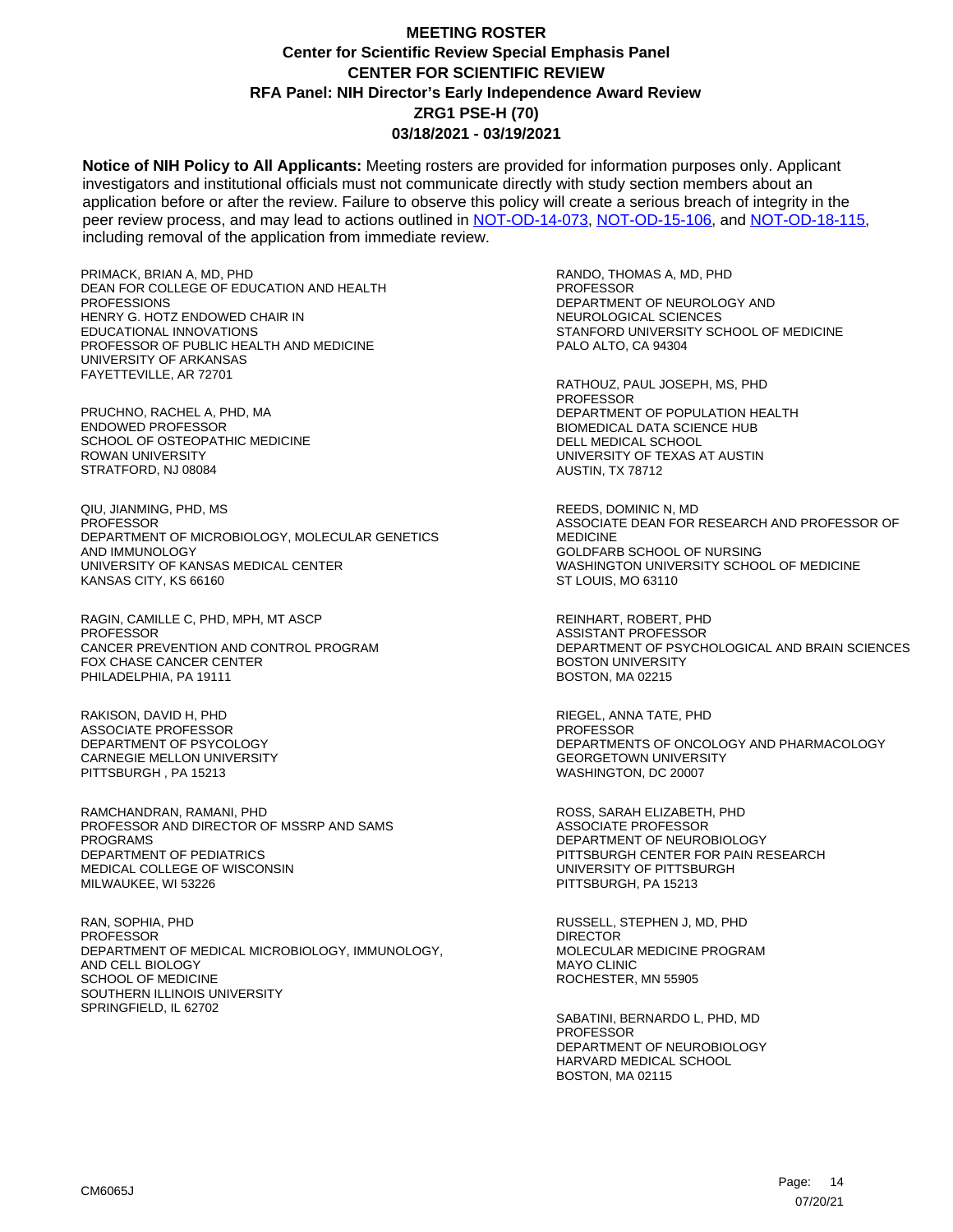**Notice of NIH Policy to All Applicants:** Meeting rosters are provided for information purposes only. Applicant investigators and institutional officials must not communicate directly with study section members about an application before or after the review. Failure to observe this policy will create a serious breach of integrity in the peer review process, and may lead to actions outlined in [NOT-OD-14-073,](https://grants.nih.gov/grants/guide/notice-files/NOT-OD-14-073.html) [NOT-OD-15-106,](https://grants.nih.gov/grants/guide/notice-files/NOT-OD-15-106.html) and [NOT-OD-18-115,](https://grants.nih.gov/grants/guide/notice-files/NOT-OD-18-115.html) including removal of the application from immediate review.

SCHREIBER, HANS, PHD, MD, DMSC PROFESSOR DEPARTMENT OF PATHOLOGY UNIVERSITY OF CHICAGO CHICAGO, IL 60637

SCHWABE, ROBERT F, MD **PROFESSOR** DEPARTMENT OF MEDICINE DIVISION OF DIGESTIVE AND LIVER DISEASES COLUMBIA UNIVERSITY NEW YORK, NY 10032

SEGERSTROM, SUZANNE C, MA, PHD, MPH UNIVERSITY RESEARCH PROFESSOR DEPARTMENT OF PSYCHOLOGY UNIVERSITY OF KENTUCKY LEXINGTON, KY 40506

SHAIBI, GABRIEL QUANTUM, PHD PROFESSOR AND DIRECTOR CENTER FOR HEALTH PROMOTION AND DISEASE PREVENTION EDSON COLLEGE OF NURSING AND HEALTH INNOVATION ARIZONA STATE UNIVERSITY PHOENIX, AZ 85004

SHANKER, ANIL, MS, PHD PROFESSOR DEPARTMENT OF BIOCHEMISTRY, CANCER BIOLOGY, NEUROSCIENCE AND PHARMACOLOGY MEHARRY MEDICAL COLLEGE SCHOOL OF MEDICINE NASHVILLE, TN 37208

SHOUVAL, HAREL ZEEV, PHD PROFESSOR DEPARTMENT OF NEUROBIOLOGY AND ANATOMY HEALTH SCIENCE CENTER UNIVERSITY OF TEXAS HOUSTON, TX 77030

SHYNG, SHOW LING, PHD PROFESSOR DEPARTMENT OF CHEMICAL PHYSIOLOGY AND **BIOCHEMISTRY** OREGON HEALTH AND SCIENCE UNIVERSITY PORTLAND, OR 97239

SILVERBERG, MARK S, MD, PHD PROFESSOR OF MEDICINE DIVISION OF GASTROENTEROLOGY MOUNT SINAI HOSPITAL INFLAMMATORY BOWEL DISEASE CENTRE UNIVERSITY OF TORONTO TORONTO, ON M5G1X5 CANADA

SOMMERVILLE, JESSICA, MA, PHD PROFESSOR DEPARTMENT OF PSYCHOLOGY UNIVERSITY OF TORONTO TORONTO, ON CANADA

SPENCER, KAREN LUTFEY, PHD, MA PROFESSOR DEPARTMENT OF HEALTH AND BEHAVIORAL SCIENCES UNIVERSITY OF COLORADO DENVER DENVER, CO 80204

STORY, BRAD H, PHD **PROFESSOR** DEPARTMENT OF SPEECH, LANGUAGE AND HEARING SCIENCES UNIVERSITY OF ARIZONA TUCSON, AZ 85721

SUN, SHI-YONG, PHD PROFESSOR, HALPERN RESEARCH SCHOLAR, GRA DISTINGUISHED CANCER SCIENTIST DEPARTMENT OF HEMATOLOGY AND MEDICAL ONCOLOGY EMORY WINSHIP CANCER INSTITUTE EMORY UNIVERSITY SCHOOL OF MEDICINE ATLANTA, GA 30322

SUZUKI, YASUHIRO, PHD, DMSC PROFESSOR DEPARTMENT OF MICROBIOLGY, IMMUNOLOGY, AND MOLECULAR GENETICS UNIVERSITY OF KENTUCKY LEXINGTON, KY 40536

TAMIS-LEMONDA, CATHERINE S, PHD PROFESSOR OF APPLIED PSYCHOLOGY DEPARTMENT OF APPLIED PSYCHOLOGY NEW YORK UNIVERSITY NEW YORK, NY 10003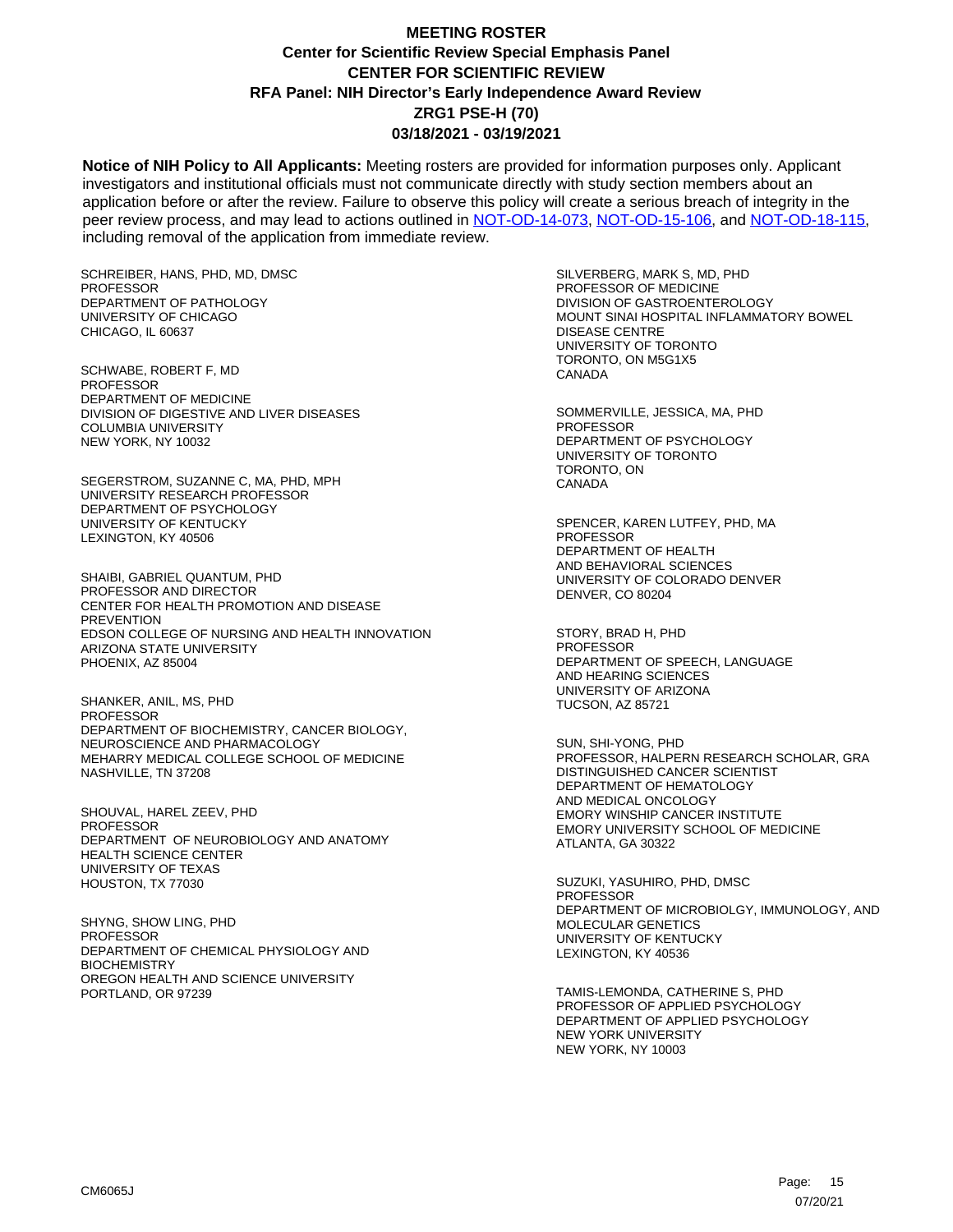**Notice of NIH Policy to All Applicants:** Meeting rosters are provided for information purposes only. Applicant investigators and institutional officials must not communicate directly with study section members about an application before or after the review. Failure to observe this policy will create a serious breach of integrity in the peer review process, and may lead to actions outlined in [NOT-OD-14-073,](https://grants.nih.gov/grants/guide/notice-files/NOT-OD-14-073.html) [NOT-OD-15-106,](https://grants.nih.gov/grants/guide/notice-files/NOT-OD-15-106.html) and [NOT-OD-18-115,](https://grants.nih.gov/grants/guide/notice-files/NOT-OD-18-115.html) including removal of the application from immediate review.

TAMM, LUKAS K, PHD, DIPL ANDREW P. SOMLYO PROFESSOR AND CHAIR DEPARTMENT OF MOLECULAR PHYSIOLOGY AND BIOLOGICAL PHYSICS DIRECTOR, CENTER FOR MEMBRANE AND CELL **PHYSIOLOGY** UNIVERSITY OF VIRGINIA CHARLOTTESVILLE, VA 22908

TEITELBAUM, STEVEN L, MD MESSING PROFESSOR OF PATHOLOGY DIVISION OF BONE AND MINERAL DISEASES JOHN T. MILLIKEN DEPARTMENT OF MEDICINE WASHINGTON UNIVERSITY SCHOOL OF MEDICINE ST. LOUIS, MO 63110

TEMPLE, JENNIFER L, PHD PROFESSOR DEPARTMENTS OF EXERCISE AND NUTRITION SCIENCES AND COMMUNITY HEALTH AND HEALTH BEHAVIOR SCHOOL OF PUBLIC HEALTH AND HEALTH PROFESSIONS UNIVERSITY AT BUFFALO BUFFALO, NY 14214

THOMAS, DIANA MARIA, PHD ADJUNCT PROFESSOR PENNINGTON BIOMEDICAL RESEARCH CENTER LOUISIANA STATE UNIVERSITY BATON ROUGE, LA 70808

TKACZYK, TOMASZ S, PHD, MS ASSOCIATE PROFESSOR DEPARTMENT OF BIOENGINEERING RICE UNIVERSITY HOUSTON, TX 77005

TONG, FRANK, MA, PHD PROFESSOR DEPARTMENT OF PSYCHOLOGY VANDERBILT UNIVERSITY NASHVILLE, TN 37240

TORIOLA, ADETUNJI T, MD, MPH, PHD ASSOCIATE PROFESSOR OF SURGERY DEPARTMENT OF SURGERY DIVISION OF PUBLIC HEALTH SERVICES WASHINGTON UNIVERSITY SCHOOL OF MEDICINE ST LOUIS, MO 63110

TORZILLI, PETER A, PHD SENIOR SCIENTIST AND PROFESSOR ORTHOPAEDIC SOFT TISSUE RESEARCH PROGRAM HOSPITAL FOR SPECIAL SURGERY DEPARTMENT OF ORTHOPAEDICS WEILL-CORNELL MEDICAL COLLEGE NEW YORK, NY 10021

UEKI, YASUYOSHI, PHD, MD ASSOCIATE PROFESSOR SCHOOL OF DENTISTRY INDIANA UNIVERSITY INDIANAPOLIS, IN 46202

VULLIKANTI, ANIL, PHD PROFESSOR BIOCOMPLEXITY INSTITUTE UNIVERSITY OF VIRGINIA CHARLOTTESVILLE, VA 22904

WACHOWIAK, MATT, PHD PROFESSOR DEPARTMENT OF NEUROBIOLOGY SCHOOL OF MEDICINE UNIVERSITY OF UTAH SALT LAKE CITY, UT 84108

WADE, ERIC, PHD, MS ASSISTANT PROFESSOR AND ADJUNCT ASSOCIATE PROFESSOR CALIFORNIA STATE POLYTECHNIC UNIVERSITY DEPARTMENT OF MECHANICAL, AEROSPACE, AND BIOMEDICAL ENGINEERING UNIVERSITY OF TENNESSEE KNOXVILLE KNOXVILLE, TN 37996

WANG, JIN, PHD PROFESSOR DEPARTMENT OF MATHEMATICS UNIVERSITY OF TENNESSEE AT CHATTANOOGA CHATTANOOGA, TN 37403

WEAVER, MATTHEW D, PHD ASSOCIATE EPIDEMIOLOGIST BRIGHAM AND WOMEN'S HOSPITAL BOSTON, MA 02215

WEI, GUOWEI, PHD, MS PROFESSOR DEPARTMENT OF MATHEMATICS MICHIGAN STATE UNIVERSITY EAST LANSING, MI 48824